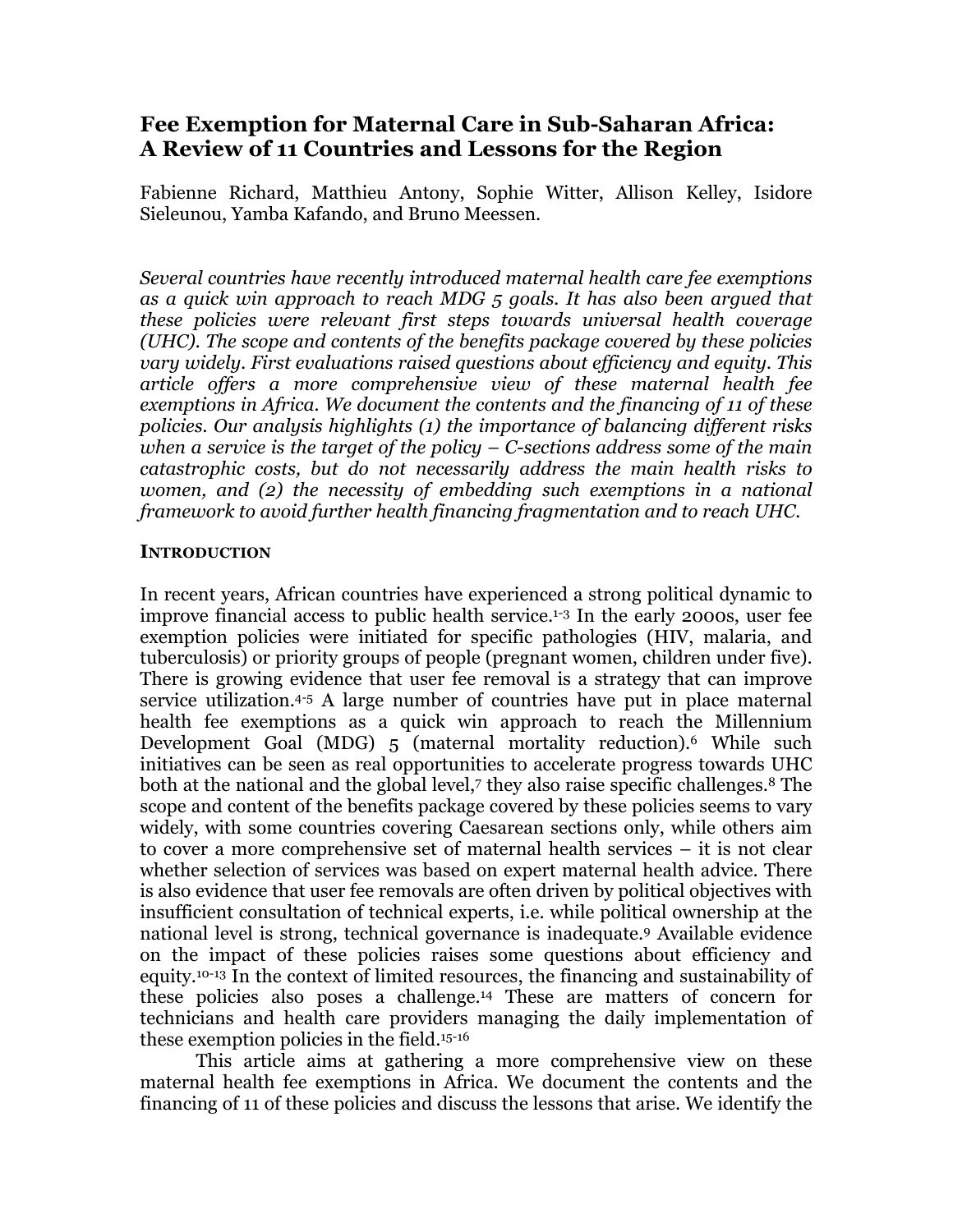main challenges faced by these policies, a few governance issues and perspectives in terms of their possible contribution to UHC.

## *Background*

In May 2009, some international agencies <sup>i</sup> met in the framework of Harmonization for Health in Africa (HHA) and agreed on better coordination of their efforts in managing knowledge and their support to health systems and health policy. A community of practice (CoP) strategy was adopted.<sup>17</sup> The driving idea behind this strategy is to promote and capitalize on the knowledge and experience of the African experts. In November 2010, HHA agencies, with some 15 African countries, jointly agreed to establish a CoPii on the issue of financial access to health services (FAHSCOP).

The first CoP-organized technical workshop on the topic of maternal fee exemptions was held in Bamako in November 2011. The workshop addressed operational issues and brought together 70 people working on the issue of maternal health and its financing from more than 10 African countries: national experts from Ministries of Health, maternal health care providers, researchers, civil society representatives, and partners working on the topic, as well as members of the CoP. Six Francophone countries (Benin, Burkina Faso, Mali, Morocco, Niger, and Senegal) and four Anglophone countries (Ghana, Kenya, Nigeria, and Sierra Leone) were represented. The selection of countries selection was based on (1) the existence of an on-going national maternal health fee exemption policy, (2) a balance between French and English countries, and (3) available financial support for the participation of technicians, researchers, and civil society representatives. To prepare for the workshop, questionnaires were sent to all the participating countries (11 countries) to compare the benefits package and the funding modalities of these fee exemption policies. The objective of this article is to present a comparative analysis of country policies, based on these questionnaires. While there have been many studies of individual country policies in the past, this analysis provides a more comprehensive understanding of the scale, scope, and approach of current maternal fee exemption policies across the continent.

### **METHODS**

A key principle of CoPs is to favour co-development of knowledge. This study relied on such a participatory approach, as it is practitioners – and more specifically cadres in charge of the policies under study – who provided the data and validated them.

# *Data Collection*

A questionnaire was developed by health economists and maternal health researchers and validated by the workshop organizing committee. The questionnaire had two purposes: to establish the contents of the benefits package covered, as well as its funding modalities. A pre-test was done in Burkina Faso,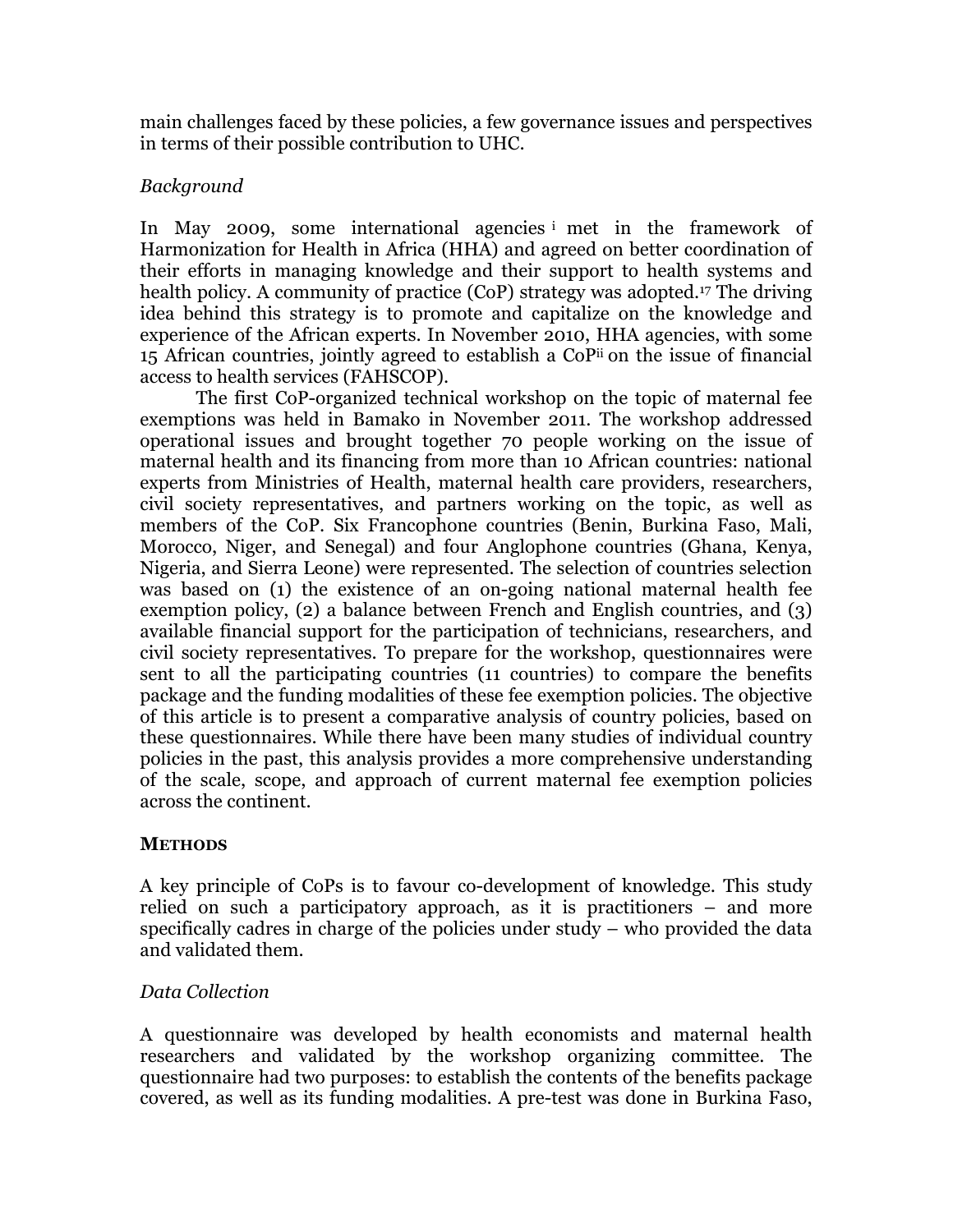working with the person in charge of the national subsidy for deliveries and emergency obstetrical and neonatal care. In September 2011, questionnaires were sent to the key informants in the 11 countries (key informants were people in charge of monitoring the policies). Where information was lacking, researchers who had studied these policies in the countries helped to fill in the questionnaires. Follow-up with key informants was done by telephone and email. Completed questionnaires were reviewed by experts in the field to identify any inconsistencies; if needed, further clarification was sought from the country.

### *Data Analysis*

Country data were entered and analysed with Excel. Benefits packages were compared across the World Health Organization's (WHO) three dimensions of universal coverage: population, services, and costs coverage.18 Individual country analyses and the comparative tables were reviewed and validated by country key informants during the CoP Bamako workshop.

In order to make the international comparisons easier we have converted local currencies using Purchasing Power Parities (PPPs).<sup>iii</sup>

### *Study Limitations*

The sample was not comprehensive, as we did not include all sub-Saharan African countries that have introduced a maternal health fee exemption policy. Only countries attending the workshop were asked to complete the questionnaire. Eleven countries completed the questionnaire, but only ten attended the Bamako workshop (the Burundi delegation was not able to come).

As researchers were unable to go to the field to collect the data, the questionnaire was sent by email to key informants. Part one of the questionnaire regarding the composition of the benefits package covered by the policy was generally completed, but there were some gaps in the information provided in part two on the policies' financing. All financial information was collected for 2010 with the exception of Mali, Niger, and Nigeria. For Niger, data were provided for 2009, while the data for Nigeria on the policy costs cover the period from November 2008 to June 2010. For Mali, no financial information was obtained via the questionnaire. The data for Mali comes from the 2011 USAID evaluation report.19 The information on the total cost of the exemption policy was not available in Ghana and Senegal.<sup>iv</sup> It was not possible to obtain data about the total amount of external funding used to support the exemption policy in Sierra Leone. External funding was done via budget support (to the national budget) and thus an estimate of the total amount of development funds used to indirectly support the programme was not possible.

More generally, there are limitations inherent in a one-off cross sectional survey, particularly in describing policies that are dynamic and embedded in changing health systems.

#### **RESULTS**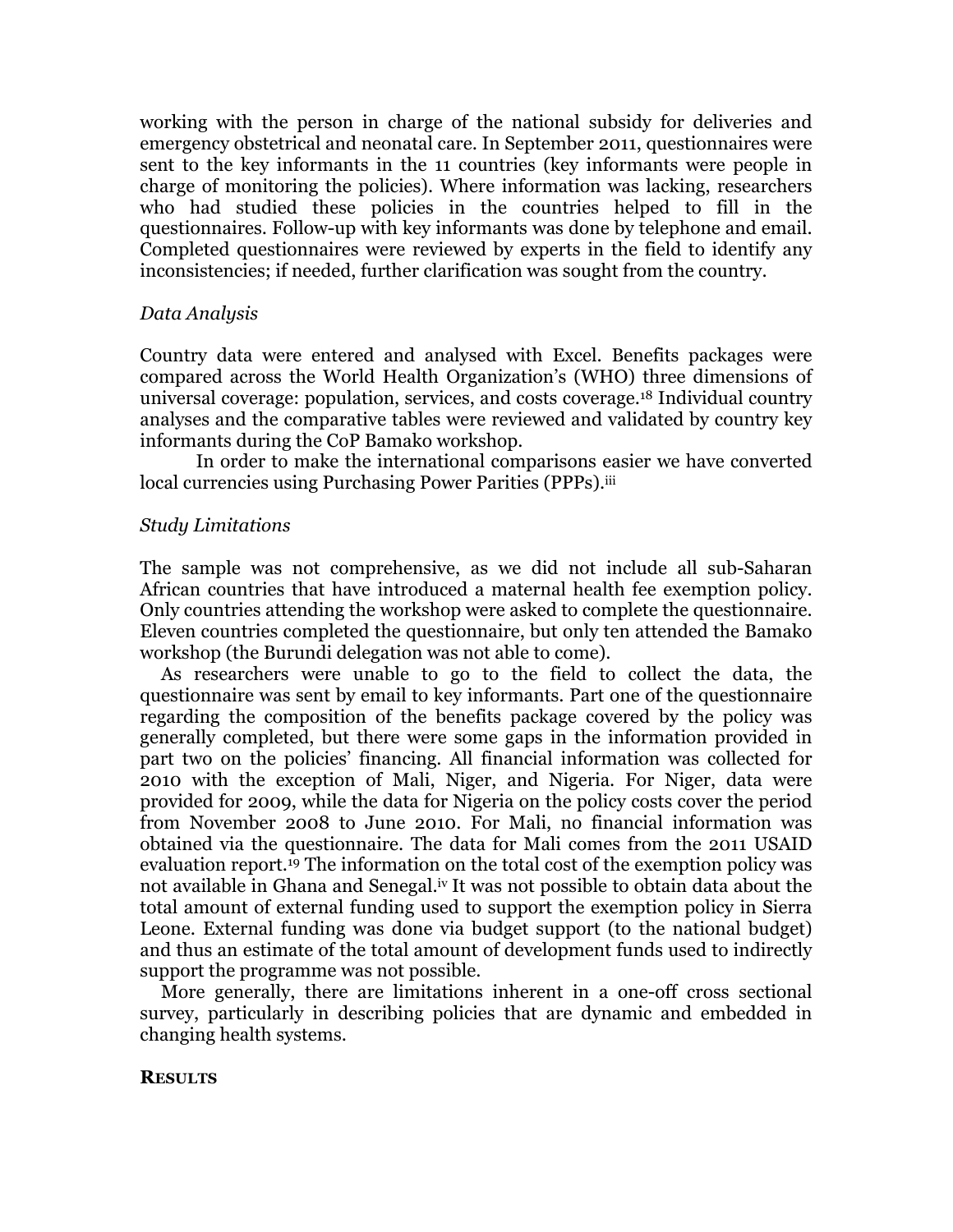## *Timing of Introduction*

The 11 policies were introduced between 2004 (Ghana) and 2010 (Sierra Leone). As shown in Figure 1, most have gone through a number of iterations (extending the geographical area covered, changing the benefits package and/or changing the delivery mechanisms and co-payments). For example, Senegal's fee exemption policy started in 2005 in five poor regions and was extended one year later to the rest of the country (except Dakar). In Burundi, the policy started in 2006 by covering children under 5, normal deliveries and Caesarean sections. In 2009, pregnancy-related diseases were added to the package of services exempted.

Burkina Faso *CC--section* Niger Mali Burkina Burkina<br>Mali Faso Faso Morocco Benin Loone Leone Ghana *Phase 1* Senegal *Phase 1* Ghana *Phase 2* Burundi Child under 5, *Delivery, C- - .Section* Senegal *Phase 2* Ghana *Phase 3* 2004 2005 2006 2007 2008 2009 2010 Kenya *Phase 1* Kenya *Phase 2* Kenya *Phase 3* 2011 Nigeria *Phase 1* Nigeria *Phase 2* Burkina Faso *Delivery* Burundi Pregnancy- related diseases

Figure 1: Chronology of the Policies' Introduction (n=11)

### *Benefits Packages*

### 1. Who is covered?

Coverage involves several elements, including the population sub-group included, whether any income-based targeting is applied, the geographical areas covered, and the sectors included in the policy (see Table 1). The Benin, Mali, and Senegal policies cover only care for pregnant women while other countries also include care for the newborn. In Kenya, Nigeria, and Senegal, the policy covers targeted regions and not the whole country. Five countries apply the policy only in the public sector, while six countries have extended the policy to not-for-profit facilities, and even for-profit facilities with an accreditation process. The majority of policies apply to the entire population of pregnant woman regardless of their income, except for Kenya (whose policy targets poor pregnant women).

Table 1: Target Population of the Policies (n=11)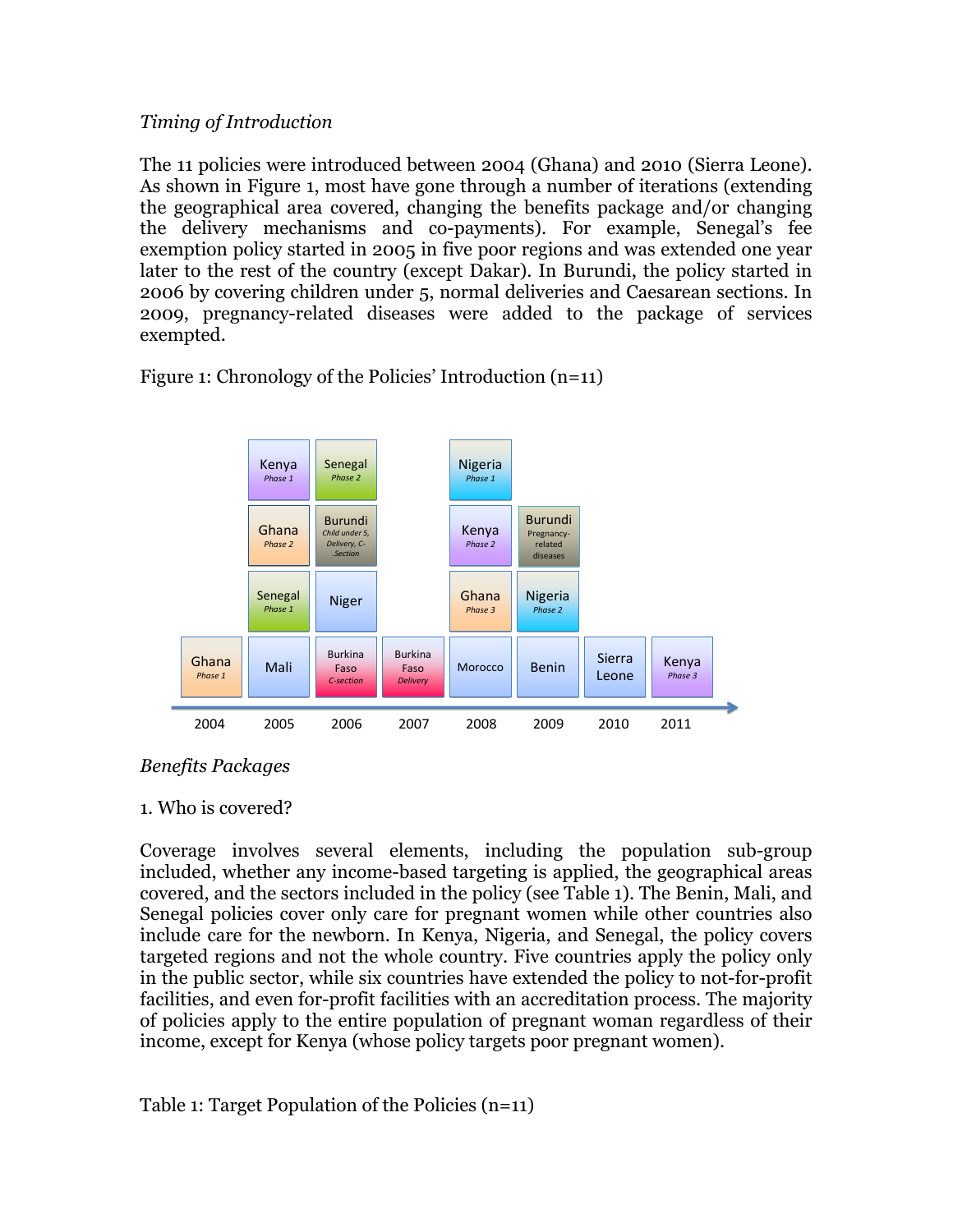| Country                 | <b>Target group</b>                                                         | Eligibility<br>criteria based<br>on income | Geographical<br>coverage   | <b>Type of</b><br>health<br>facilities |
|-------------------------|-----------------------------------------------------------------------------|--------------------------------------------|----------------------------|----------------------------------------|
| <b>Benin</b>            | Pregnant women with<br>complications                                        | N <sub>O</sub>                             | National                   | Public & non-<br>for-profit            |
| <b>Burkina-</b><br>Faso | Pregnant women $\text{(all)}$ + new<br>born with complication               | N <sub>O</sub>                             | National                   | Public & non-<br>for-profit            |
| <b>Burundi</b>          | Pregnant women + new born                                                   | N <sub>O</sub>                             | National                   | Public & non-<br>for-profit            |
| Ghana                   | Pregnant women + new born                                                   | N <sub>O</sub>                             | National                   | Accreditation<br>(all types)           |
| Kenya                   | Pregnant women + new born                                                   | For poor women<br>only                     | Targeted regions           | Accreditation<br>(all types)           |
| Mali                    | Pregnant women with<br>complications                                        | N <sub>O</sub>                             | National                   | Public                                 |
| <b>Morocco</b>          | Pregnant women + new born                                                   | N <sub>O</sub>                             | National                   | Public                                 |
| <b>Niger</b>            | Pregnant women with<br>complications / new Born                             | N <sub>O</sub>                             | National                   | Public                                 |
| Nigeria                 | Pregnant women + new born                                                   | N <sub>O</sub>                             | Targeted regions           | Accreditation<br>(all types)           |
| Senegal                 | Pregnant women                                                              | N <sub>O</sub>                             | National (except<br>Dakar) | Public                                 |
| <b>Sierra</b><br>Leone  | Pregnant women + new born<br>/lactating mother (with<br>children under two) | N <sub>O</sub>                             | National                   | Public                                 |

#### 2. Which services are covered?

The only service that is covered by all 11 countries is provision of C-sections (Table 2). Eight of 11 countries cover normal deliveries.<sup>v</sup> Two countries do not cover obstetric complications during pregnancy and labour, and four countries do not cover the complications during the post-partum.

Three categories of countries can be drawn from the table: (1) countries with a very comprehensive package (Burkina Faso, Burundi, Ghana, Morocco); (2) countries with a fairly comprehensive package, but that do not cover the complications related to abortion care (Kenya, Nigeria, Sierra Leone); and the last category: (3) countries with a very limited range of exempted services (Mali, Niger, Benin).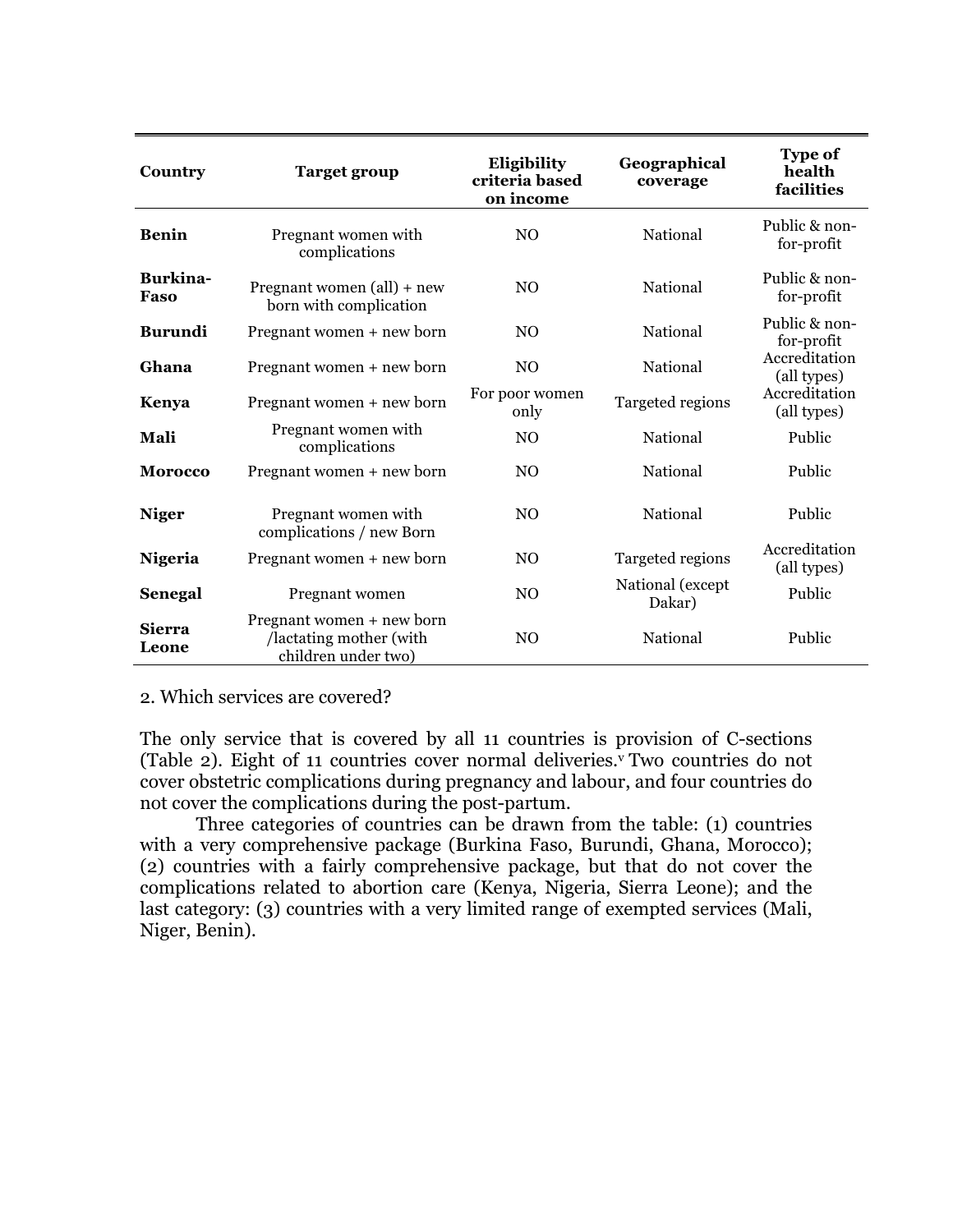## Table 2: Services Covered by the Policies (n=11)

|                                | Morocco | Burundi | Ghana | Burkina-Faso | Kenya     | Nigeria | Sierra Leone | Senegal | Nali | Niger | Benin                 |
|--------------------------------|---------|---------|-------|--------------|-----------|---------|--------------|---------|------|-------|-----------------------|
| Antenatal care                 |         |         |       |              |           |         |              |         |      |       |                       |
| <b>Delivery</b>                |         |         |       |              |           |         |              |         |      |       |                       |
| Episiotomy                     |         |         |       |              |           |         |              |         |      |       |                       |
| Complication during pregnancy  |         |         |       | <b>DC</b>    | <b>DC</b> |         |              |         | DC   |       |                       |
| Complication during labour     |         |         |       |              |           |         |              |         |      |       |                       |
| Caesarean section              |         |         |       |              |           |         |              |         |      |       |                       |
| Other surgeries                |         |         |       |              |           |         |              | Hyster. |      |       | Hyst+Ect.P Hyst+Ect.P |
| Postnatal care                 |         |         |       |              |           |         |              |         |      |       |                       |
| Postnatal complication         |         |         |       |              |           |         |              |         |      |       |                       |
| Postnatal family plnning       |         |         |       |              |           |         |              |         |      |       |                       |
| Simple post-abortion care      |         |         |       |              |           |         |              |         |      |       |                       |
| Complicated post-abortion care |         |         |       |              |           |         |              |         |      |       |                       |
| Newborn care                   |         |         |       |              |           |         |              |         |      |       |                       |

 $\blacksquare$  Covered by another exemption or subsidy policy *Note: DC=direct obstetric complications, hyster=hysterectomy, ect. p=ectopic pregnancy*

### 3. Which types of cost are covered?

Figure 2 shows the types of costs covered by the policies. Surgical costs and hospitalisation costs are covered by all the policies, but complementary examinations like radiology, ultrasound, and even laboratory tests are not universally covered.

Few policies (five) cover the transport cost between health facilities. Only Morocco covers the transport cost between home and the health facilities (and that only in 24 provinces with poor access over 85 provinces). The range of costs covered is better for the mother than for the newborn. Under all policies, some household costs remain.

Figure 2: Costs Covered by the Fee Exemption or Subsidy Policies (n=11)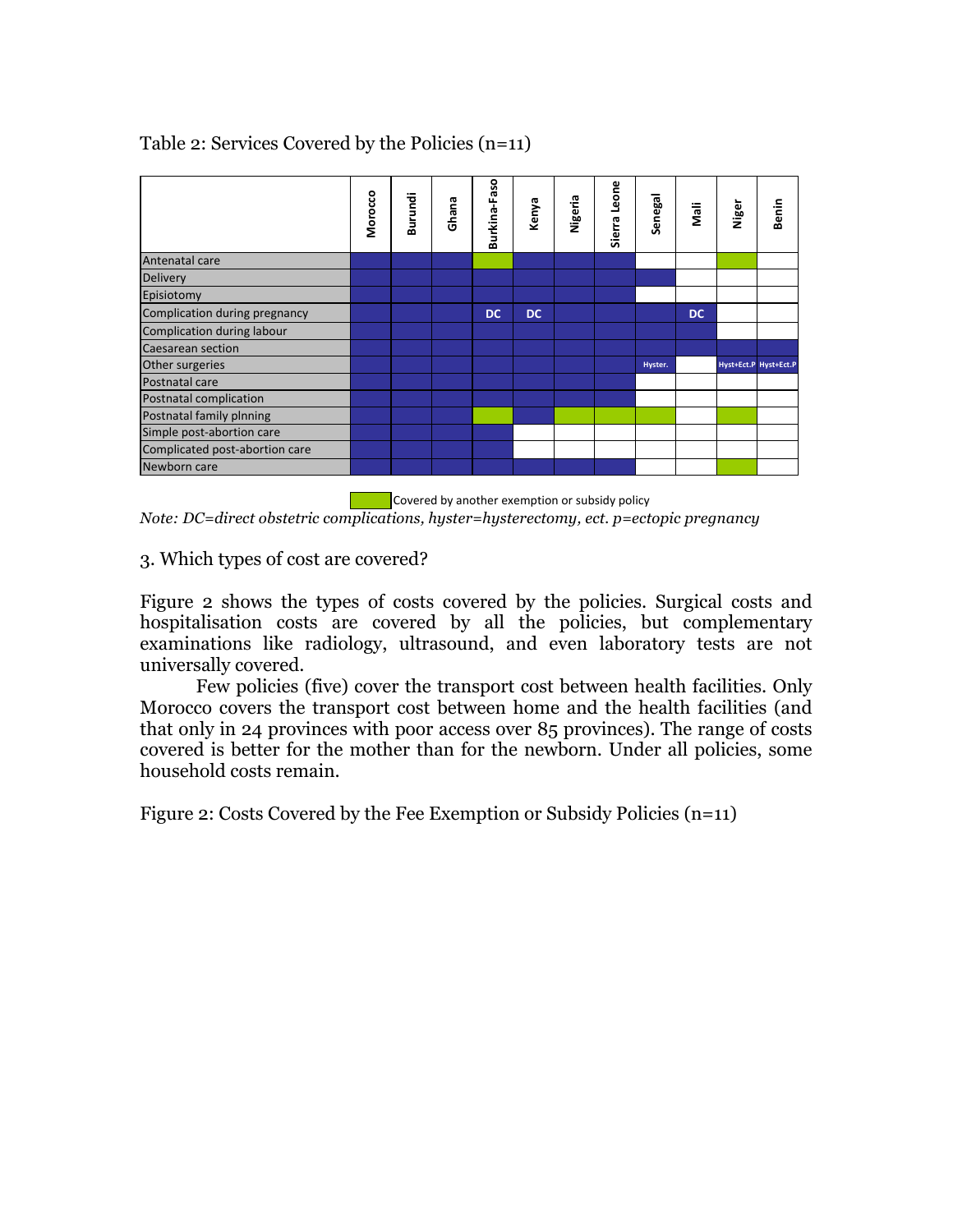

The majority of countries cover 100% of the direct costs of targeted services under the policy. Only two countries require some co-payment for the direct costs of targeted services: Burkina Faso (20% of direct costs are paid by the household) and Kenya (which demands a contribution of \$1- 2 per voucher. The voucher gives access to maternal health services: facility delivery or management of complications). Some countries have put in place a system of differing reimbursement levels to avoid self-referral to higher levels of the health pyramid. For example, in Burkina Faso, 80% of normal delivery costs are reimbursed in health centres, but only 60% in university hospitals. In Morocco, the exemption policy is applied in university hospitals for referred women only.

### *How Exemption Policies for Maternal Health are Linked with the Other Initiatives?*

Exemption policies for maternal and neonatal care are not unique but one of a growing number of fee exemptions in many countries, which often have parallel policies targeting other disease or population groups (Table 3). Most countries also have a national policy to exempt the indigent from paying direct health care costs, but very often, they are not implemented in practice. Parallel to these initiatives, several countries (e.g. Ghana, Nigeria, and Kenya) have put in place a national health insurance system, while others are in the process of developing one (Mali, Benin).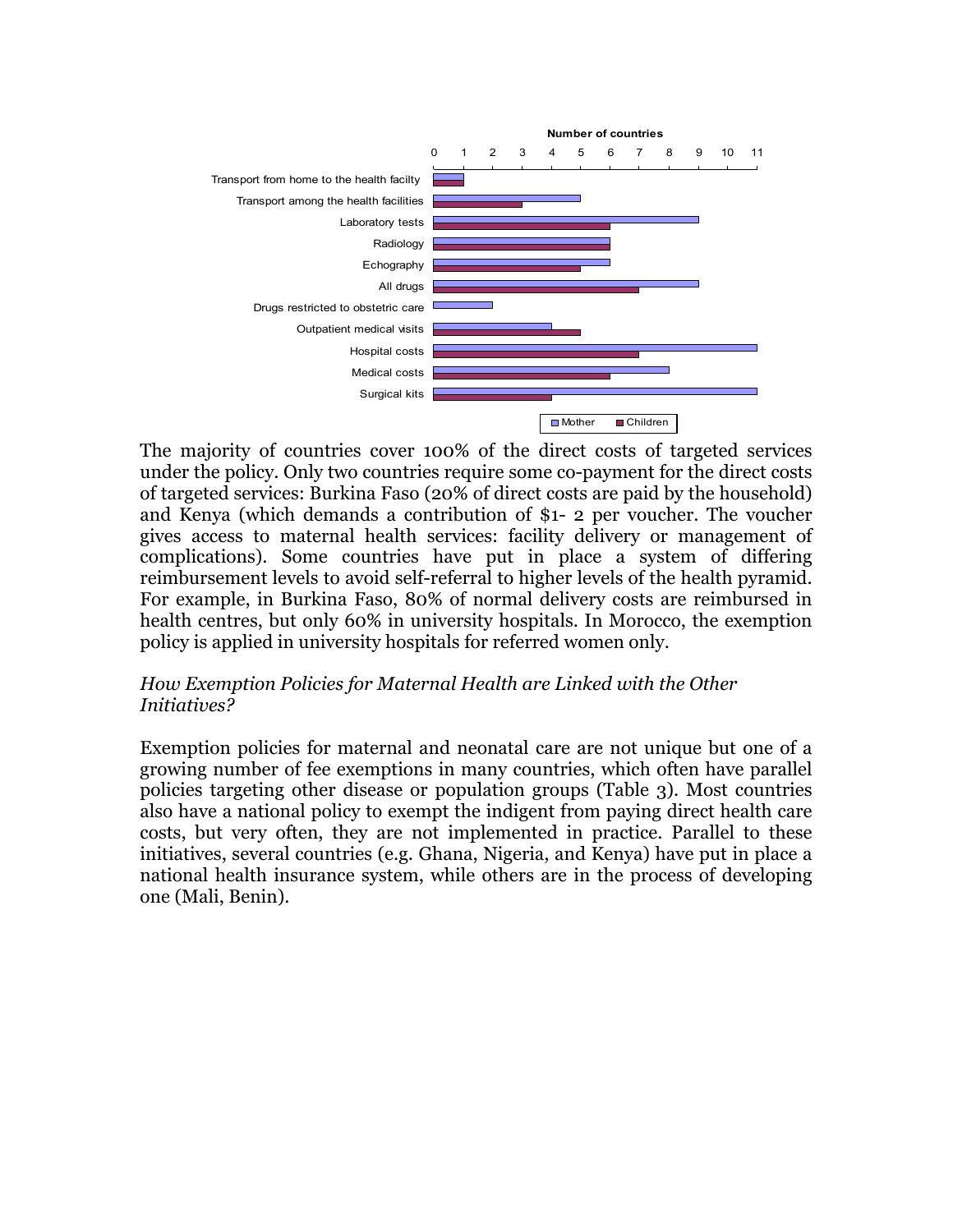### Table 3: Other Targeted Exemption Policies  $(n=11)$

|                     | <b>Trageted population group</b> |                               |                                        |               | <b>Targeted diseases or services</b> |                |            |                    |                                                    |
|---------------------|----------------------------------|-------------------------------|----------------------------------------|---------------|--------------------------------------|----------------|------------|--------------------|----------------------------------------------------|
| <b>Countries</b>    | <5 years<br>preventive<br>s care | <5 years<br>curatives<br>care | $< 5$ ans<br><b>TB/Malaria</b><br>/HIV | <b>Ederly</b> | <b>TB</b>                            | <b>Malaria</b> | <b>HIV</b> | Family<br>planning | Other                                              |
| Benin               |                                  |                               |                                        |               |                                      |                |            |                    | Leprosy, Ulcer and Buruli,<br>Onchocerciasis       |
| <b>Burkina-Faso</b> |                                  |                               |                                        |               |                                      |                |            |                    | <b>Surgical emergency</b>                          |
| Burundi             |                                  |                               |                                        |               |                                      |                |            |                    |                                                    |
| <b>Ghana*</b>       |                                  |                               |                                        |               |                                      |                |            |                    | Psychiatric cases                                  |
| Kenya               |                                  |                               |                                        |               |                                      |                |            |                    | Séquelae sexual violence                           |
| Mali                |                                  |                               |                                        |               |                                      |                |            |                    | NTDs, Leprosy, cervical cancer,<br>Onchocerciasis, |
| Morocco             |                                  |                               |                                        |               |                                      |                |            |                    | Mammography, Iron deficiency Anemia                |
| Niger               |                                  |                               |                                        |               |                                      |                |            |                    | Women's cancer                                     |
| Nigeria             |                                  |                               |                                        |               |                                      |                |            |                    |                                                    |
| Senegal             |                                  |                               |                                        |               |                                      |                |            |                    |                                                    |
| Sierra Leone        |                                  |                               |                                        |               |                                      |                |            |                    | Leprosy                                            |
| <b>Total</b>        | 7                                | 4                             | 8                                      | 3             | 9                                    | 7              | 9          | 7                  |                                                    |

\* Ghana has exemption for Children under 18 enrolling onto the NHIS.

### **POLICY COSTS AND FUNDING MODALITIES**

## *Revenue Collection*

Funding sources for the fee exemption policy vary between countries. Some countries have relied solely on internal resources (Benin, Ghana, Mali, Morocco, Nigeria, Senegal), while others (Burkina Faso, Burundi, Kenya, Niger, Sierra Leone) rely on co-funding (at least to some extent) by development partners (Figure 3). With the exception of Kenya (whose policy - still a pilot project operating only in certain regions and parts of Nairobi - relies almost entirely on external funding from KfW - external funding accounts for a relatively small portion of funding of fee exemption policies (around 20% for Burundi and Niger, and less than 1% for Burkina Faso). Other countries, notably Sierra Leone, rely heavily on budget support funds to support the implementation of the fee exemption policy, even though they are not directly allocated to this programme as such.

Some countries have used resources from the HIPC (Heavily Indebted Poor Countries Initiative) to co-fund their fee exemption policies, as was the case in Nigeria, Ghana (phases 1 and 2), Burundi, and Senegal.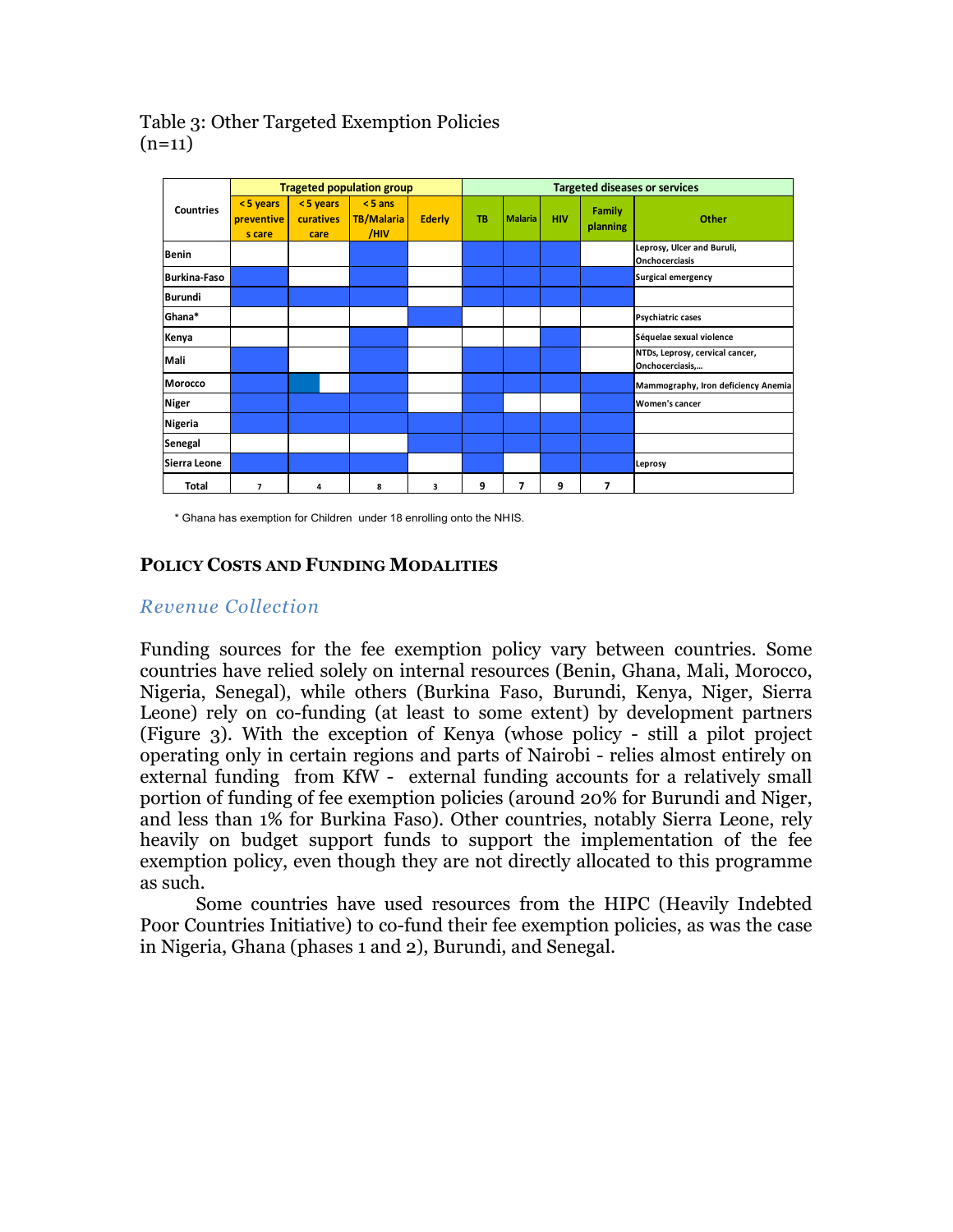

Figure 3: Share of External Funding in the Exemption Policy Funding  $(n=4)$ 

External assistance is primarily, but not exclusively, monetary. In the case of Niger, for example, external funding is channelled through several mechanisms: provision of funding (AFD), drug supply (AFD, WHO, UNFPA, UNICEF) and contraceptive commodities (UNFPA), and medical transport for referral (NGO HELP). Like Niger, the fee exemption policy in Burundi and Sierra Leone is supported by a multiplicity of donors. In the case of Sierra Leone, the most prominent are DFID (the UK Department for International Development), the World Bank, the African Development Bank, and UNFPA. All of these partners bring substantial technical support, as well as funding.

The length of donor commitment to funding fee exemption policies varies from country to country. In Burundi and Kenya, donors have made a financial commitment until 2014 (in Kenya, 344 million Kenyan shillings per year is committed until November 2014). For Niger and Sierra Leone, the period of donors' financial commitment was not provided. In Burkina Faso, donors have made no commitments but their support is marginal compared to the government's financial efforts.

Beyond the question of donors' financial commitments to support these policies lies the critical issue of sustainability. This is certainly the case in Kenya, whose policy is heavily dependent on external funding. In several countries, the policy has a flagship status for the president; in Burundi for instance, the president seems committed to protect his initiative (the country is even about to launch a national scheme to cover other categories of the population). But such political commitment can also encounter the difficult reality of budget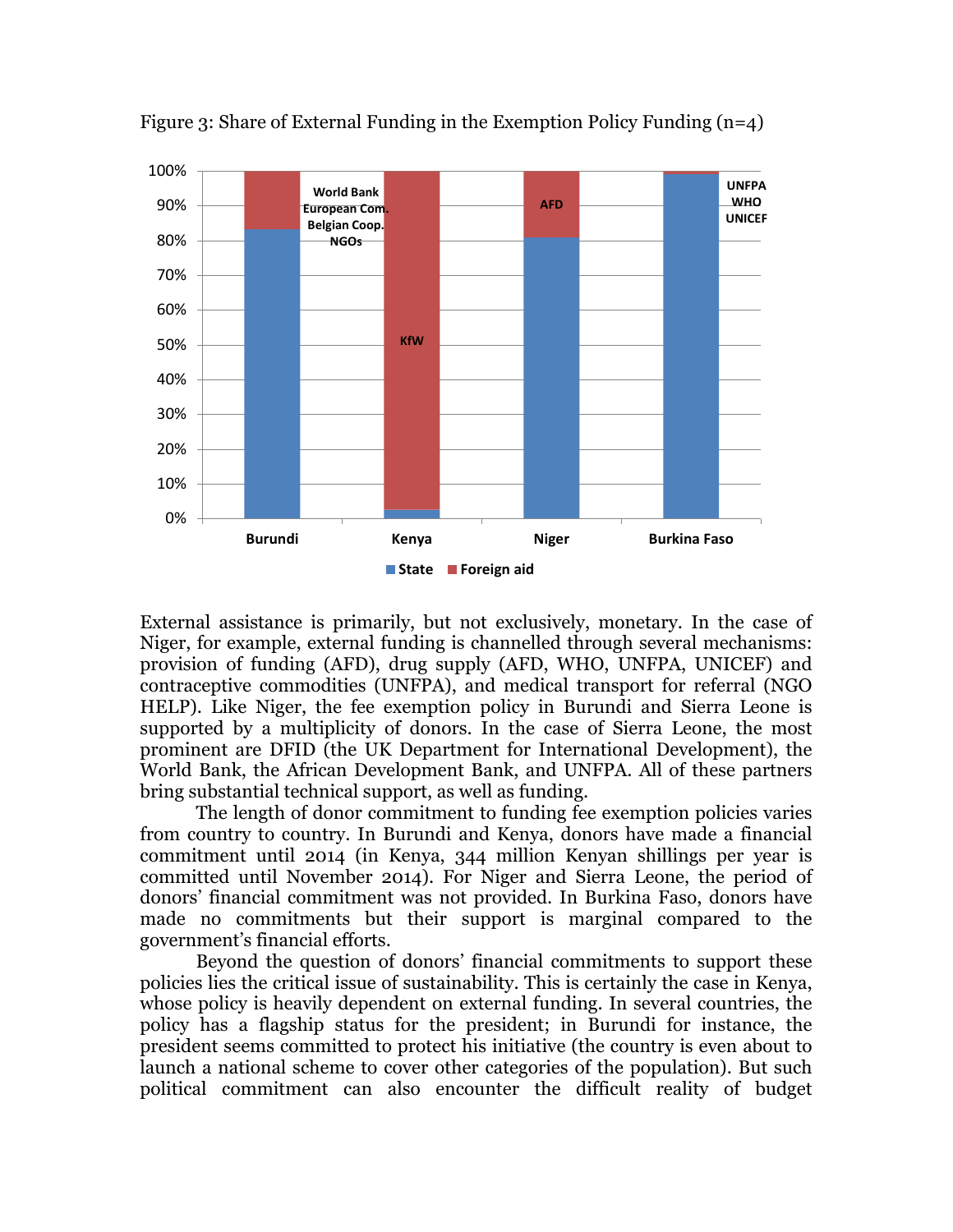constraints. Niger recently organised a national conference to assess the fee exemption policy: the 160 participants at the conference declared that "*the fee exemption policy was seriously sick and must be saved.*"vi The First Minister promised the creation of a fee exemption policy coordination body reporting to the First Minister's cabinet, as well as political commitment to address serious policy failures (underfunding, delays in reimbursement of the health facilities, poor management of the drugs supply chain, etc). Burkina Faso is the only country surveyed with an explicit multi-year commitment to finance the fee exemption policy (till 2015).

### *Pooling*

In the 11 countries, these policies are funded by a single pool funded by tax payers or aid agencies; only Burkina Faso policy still stipulate that households have to cover 20% of the cost.20 The entitlement is offered to all pregnant women in 8 of the 11 countries (Table 1). The three other countries have tried to implement a targeted approach to enhance the equity of the scheme, either by a focus on the poorest (Kenya) or on less rich regions (Kenya and Senegal). This indicates an overall equitable pooling of resources.

If there is inequity in terms of benefit-incidence, it might have two sources: (1) the barriers encountered by the poorest to access the services and (2) possible transfer of resources from this pool to another pool. It was not the purpose of this rapid study to enter these questions requiring substantial data collection. One can only hypothesise that a country whose policy covers also some of these barriers (e.g. Morocco and its broad assistance for transport) will fare better than a country whose policy leaves a small user fee by the user (e.g. Burkina Faso) or does not cover the transport (e.g. Niger).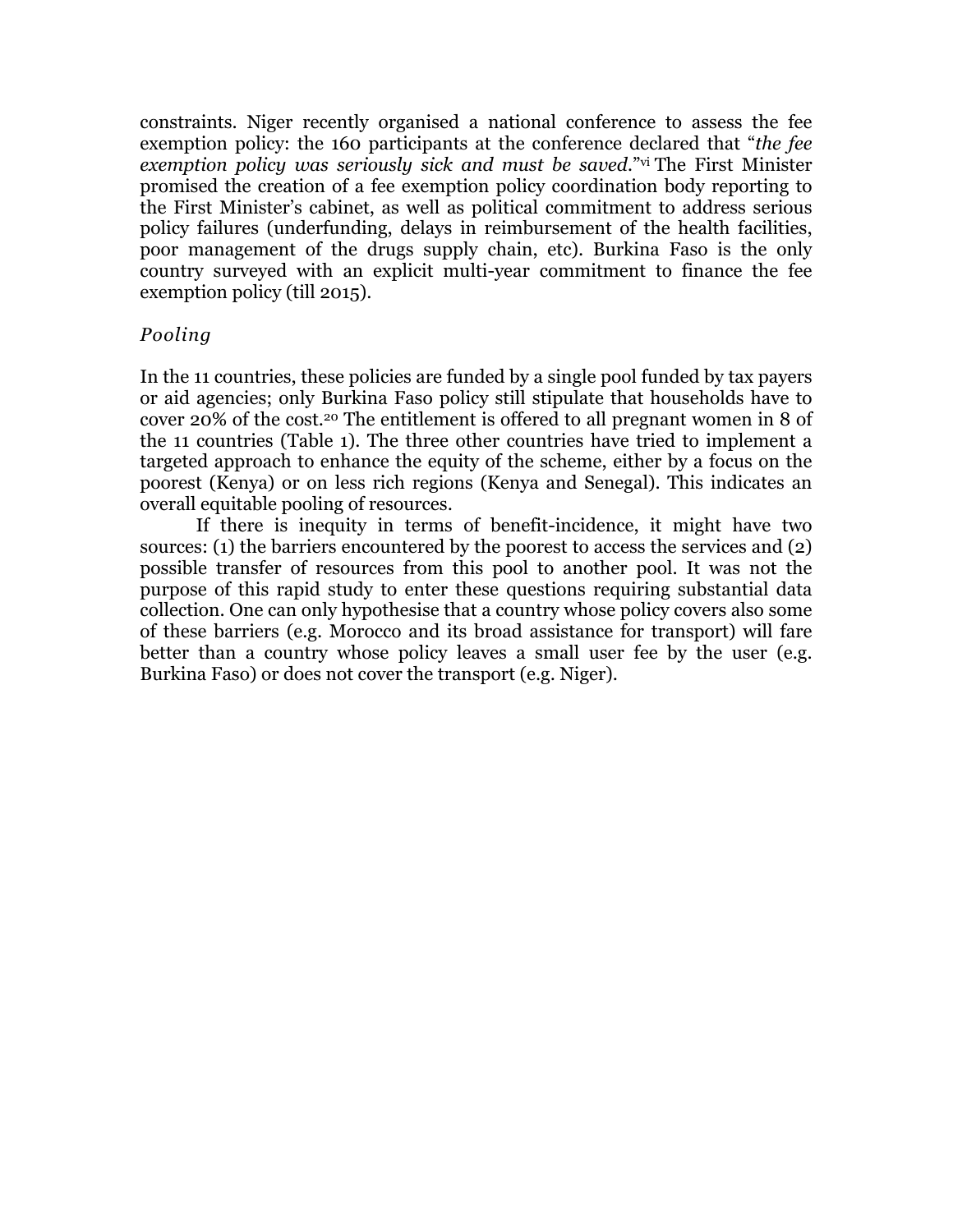### *Purchasing*

#### Funding Modalities

Most countries pay facilities according to the number of services provided, though some pay in advance and others in arrears, and in some cases kits are an important component of the support to facilities. Benin, Burkina Faso, Burundi, Ghana, Kenya, Niger, and Nigeria pay retrospectively per service. In Mali, the supply of C-section kits is handled on a biannual basis and the reimbursement of health facilities is done on a quarterly basis. In Morocco and Senegal, prepayment of health facilities is done on an annual basis (for regional hospitals only in Senegal) in combination with the provision of delivery kits and medicines (Morocco) and C-section kits at the level of health centres in Senegal.

#### *Different Levels of Reimbursement*

Almost all countries have developed fixed reimbursement rates per service exempted, with the exception of Burkina Faso, which reimburses actual costs (retrospective fee for service payment to facilities). Some countries have varying reimbursement rates according to level of care (district/regional/national hospital) and type of facilities (public/non-for-profit/for-profit facilities); cost differences between levels of care are taken into account, with higher level facilities receiving higher funding. In Niger, for example, the reimbursement of a C-section in 2010 was \$320.6 PPP in a national hospital, \$200 PPP in a regional hospital, and \$140.2 PPP in a district hospital.

In another set of countries, the reimbursement rate depends on facility ownership alone. In Kenya, for example, in 2010 a C-section reimbursement was \$224 PPP in public health facilities, \$579.8 PPP in a faith-based or NGO facility and \$1040.5 PPP in accredited private hospitals. In a third set of countries, the reimbursement rate is fixed according to a combination of level of facility and its ownership. In Ghana, the reimbursement of health facilities is calculated using the National Health Insurance Scheme (NHIS) schedule. In five countries (Benin, Mali, Morocco, Nigeria, Senegal), there is a single rate regardless of the level or type of care. In Benin, all facilities performing C-sections are reimbursed \$426 PPP per C-section. In Nigeria, there is a mixed reimbursement mechanism: reimbursement based on outputs as well as a fixed amount of financial support per capita (based on the number of persons registered in the Health Management Organisation).

The extent to which the reimbursement rates are based on a real understanding of cost structures or costing studies is unclear. Previous studies have highlighted some differences between the cost of services and reimbursement rates.21 In Benin, the reimbursement is thought to be overgenerous for district hospitals but not sufficient for the university hospitals (situational analysis of FEMHealth project in Beninvii).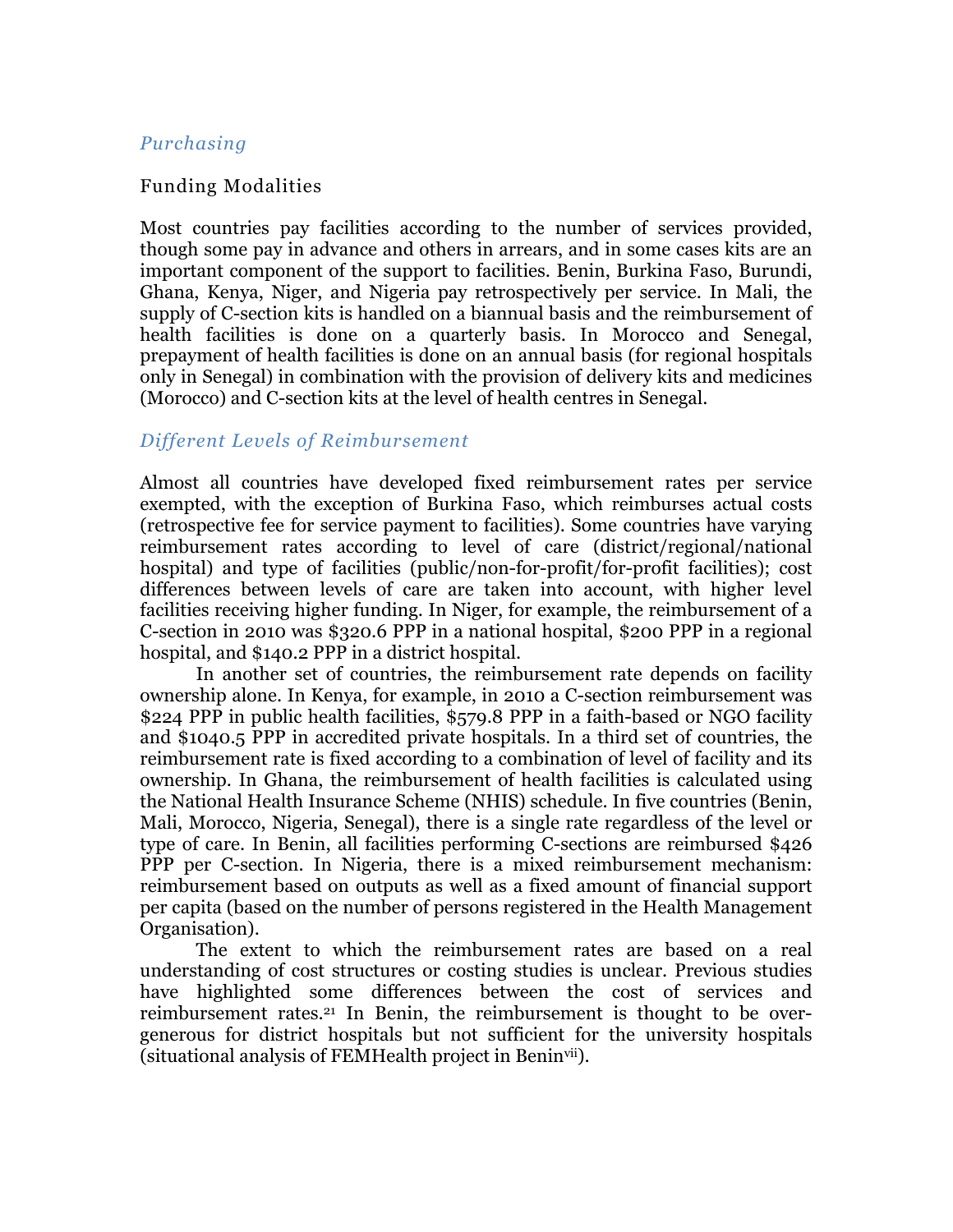#### Cost of Maternal Exemptions

There is of course wide variation among countries in terms of the overall cost of the fee exemption policy, from \$62.8 million PPP in Morocco to \$4.8 million PPP in Niger. Size of the population, economic development, scope of the benefit package, and also commitment by the government, are all factors affecting the budget available for the policy. The most interesting comparison is in relative terms.

In Figure 4, the costs of the fee exemption policy per national capita are shown, according to gross national income (GNI) per capita. To facilitate comparison, policies have been presented in three groups according to their target population (pregnant women, pregnant women and newborns, pregnant women and children under 5). It is clear that the spending per capita is not well correlated with national income. These variations reflect a variety of factors, including differing entitlements within the policies, differing degrees of effective implementation, as well as different demographic factors, coverage levels, cost structures, and resource availability. Burundi is making the greatest effort relatively to nation's wealth.



Figure 4: Exemptions Policy Costs per capita, by GNI per capita (n=9)

We were able to obtain cost information for C-sections in seven countries (Figure 5), which varied substantially. In 2010, the direct unit cost of a C-section (surgical kits, drugs, inpatient stay) in Benin was estimated at \$426 PPP. This estimate is well above the estimates of Morocco (\$333 PPP) and Burkina Faso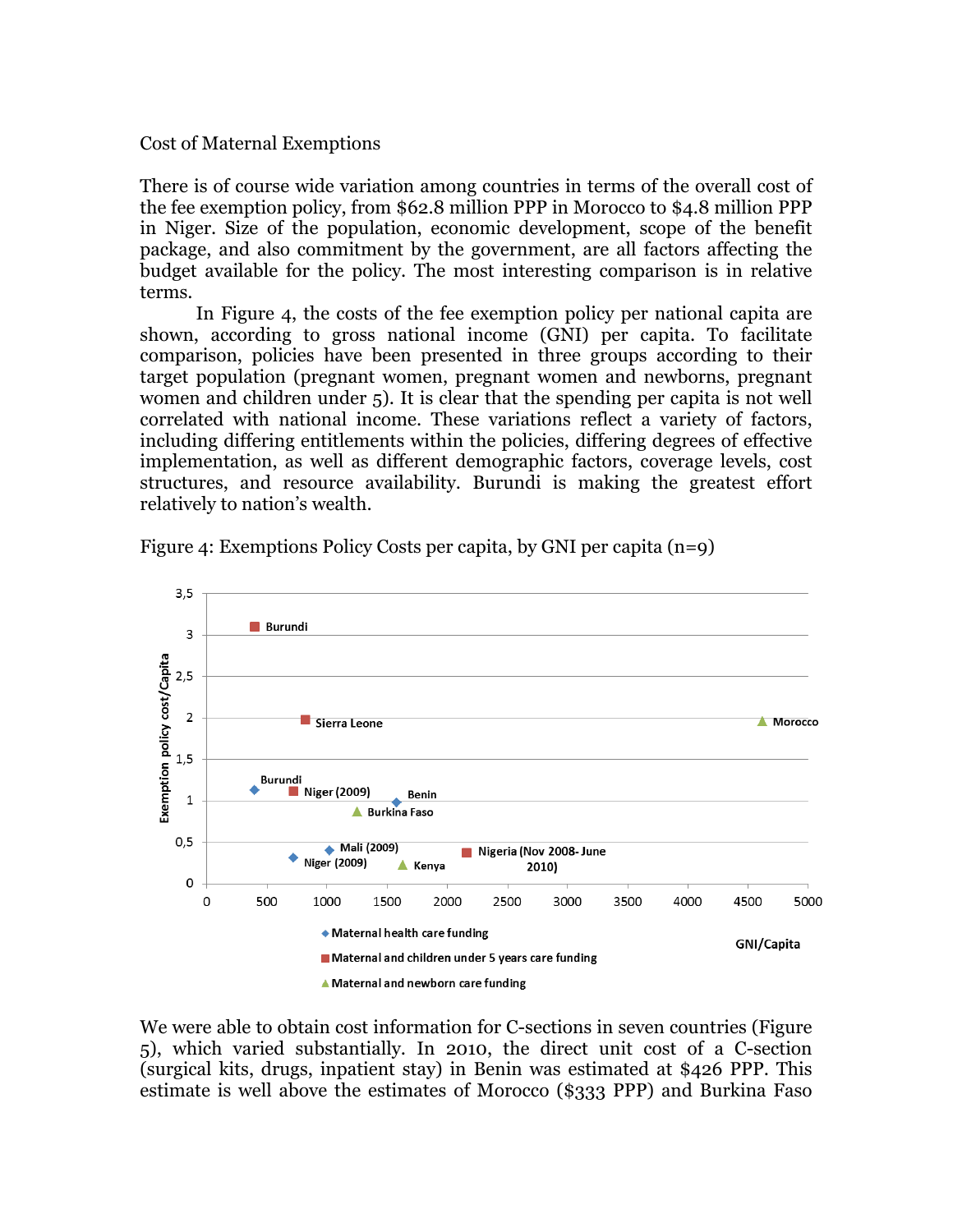(\$257 PPP). It is double the estimated cost in Niger and Mali - respectively \$200 PPP and \$220 PPP per Caesarean section (in Niger, the unit cost varies with the level of care). These differences may partly reflect local medical cost structures, but may also reflect the different bargaining power of medical constituencies. Reimbursement systems varied across the policies and were not generally based on a full estimate of the costs of producing these services.



Figure 5: Estimated Unit Direct Costs of a C-section (PPP \$) (n=7)

# **DISCUSSION**

# *Shared Goals, Shared Timing, Shared Learning?*

With this review of 11 countries, we can see that there has been a strong movement over the past few years in Africa to prioritising financial access for maternal and child health, especially in the West African region. These shared goals and timing most probably have different drivers, some at global level (MDG 5; HIPC; advocacy by some global actors for free health care), some at national level (national elections).22-23 There is clearly room for cross-learning between countries and for knowledge strategies such as regional CoPs.

# *Understanding and Addressing the Real Costs for Households*

These fee exemption policies are significant steps towards increasing access to priority services, however it is clear from the table on costs that none of these policies covers all costs relating to maternal and neonatal health care. Patients and their families are still responsible for covering at least part of the direct costs (especially laboratory exams, X-rays, and care of the newborn). Out-of-pocket payments can still be high in case of complementary exams.24 Transport is also a serious obstacle for households – both financial and practical. Only Morocco covers transport costs from the home to the health centre in rural areas through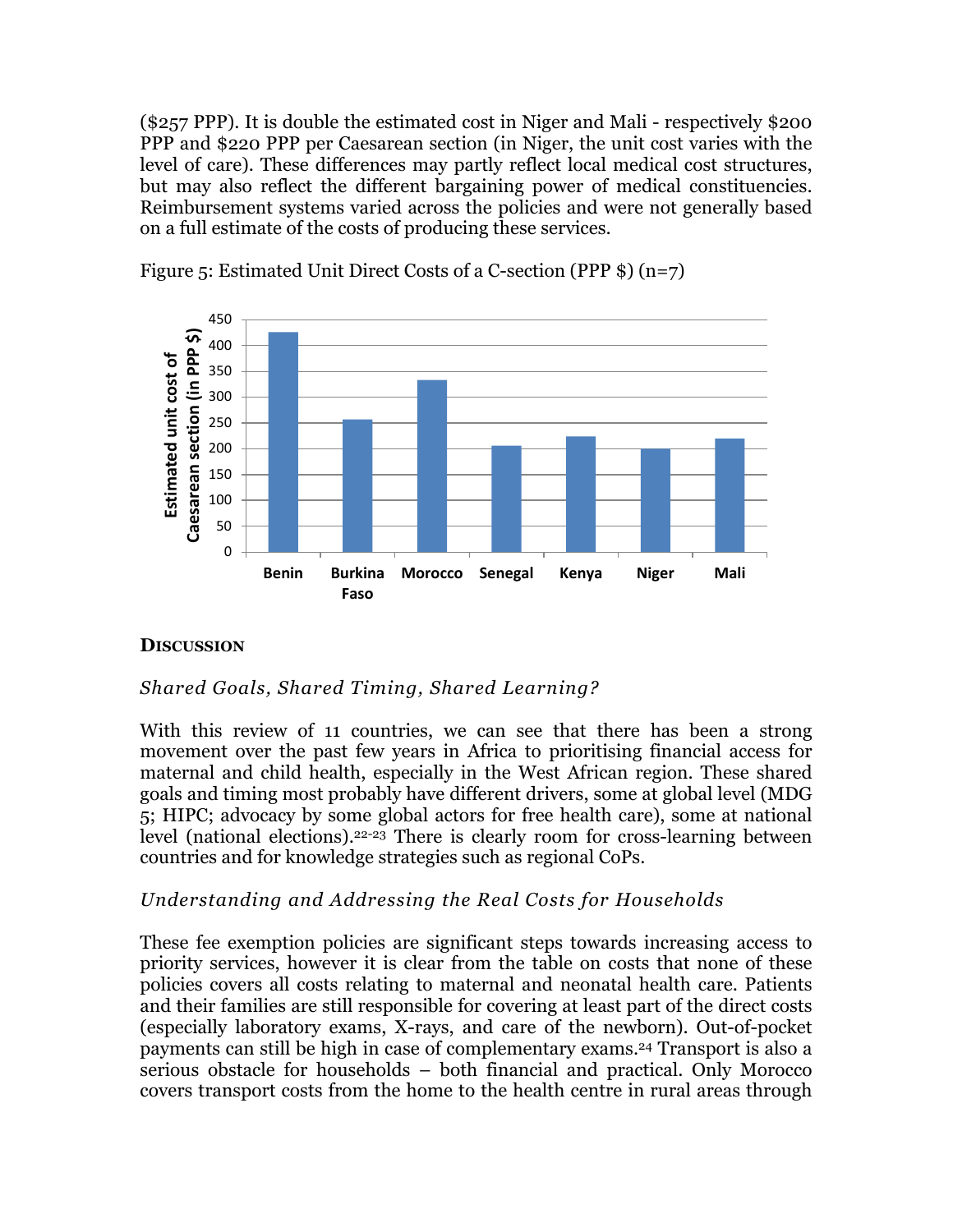an emergency obstetrical and neonatal transport system (SAMU), and only five countries cover transport costs between different health care facilities (in referral cases). In Mali, under the national fee exemption policy for C-sections, transportation is meant to be provided through existing referral systems that are supported by communities via solidarity funds; however since the policy's implementation, community mobilisation has decreased, leaving the emergency transport system very weak.25

Even fee exemption policies that appear comprehensive on paper can engender high costs for households due to poor quality, uneven implementation, and lack of monitoring. There are many reports of informal payments to medical staff, prescription of brand-name drugs instead of generic drugs, and/or recurrent shortages of drugs in the public hospital pharmacies that require families to buy drugs from private pharmacies.26-28 In short, it will be impossible to fully reduce financial barriers and reduce maternal mortality if health care standards remain inadequate or services are simply unavailable.<sup>29</sup> It is essential to invest in building adequate staff capacity and equipment before implementing such policies.30-31 Increasing the uptake of poorly staffed and low quality health services can also add to, rather than reduce, health risks to women, neonates and children.32 In a nutshell, fee exemption policies alone are probably not sufficient to provide an effective coverage to targeted priority groups. There is a need for a comprehensive strategy, such as the one, which was developed by Morocco in 2008.33

# *Still Insufficient Understanding of Incentive Issues*

The rapid survey approach did not allow us to document the incentive dimensions of the policies. This would clearly require more knowledge on the performance of the country health systems, including efficiency at health facility level. This limit was illustrated during the workshop by an expert discussion about the Benin situation. Is the over-generous reimbursement to district hospitals and the 'insufficient' reimbursement to university hospitals a good thing or a bad thing in terms of the general organization of the health system? In many African countries, misdistribution of qualified staff is a major issue: city hospitals poorly performing because of a plethora of staff coexist with rural hospitals lacking the required expertise. From the perspective of the stewards of the health system, paying the C-section the same price whatever the situation or the level of the hospital could then be a way to improve the overall efficiency. These incentive considerations deserve more in-depth research.

# *The Risks of Focusing Too Exclusively on C-sections*

The content of the package also needs reflection. The one service covered by the fee exemption policy in all of the 11 countries surveyed is the cost of C-sections. Other obstetric complications during labour are omitted in two countries: Niger and Benin. Post-abortion care is not covered in seven countries. There is a need to align benefits packages with current global evidence on maternal health.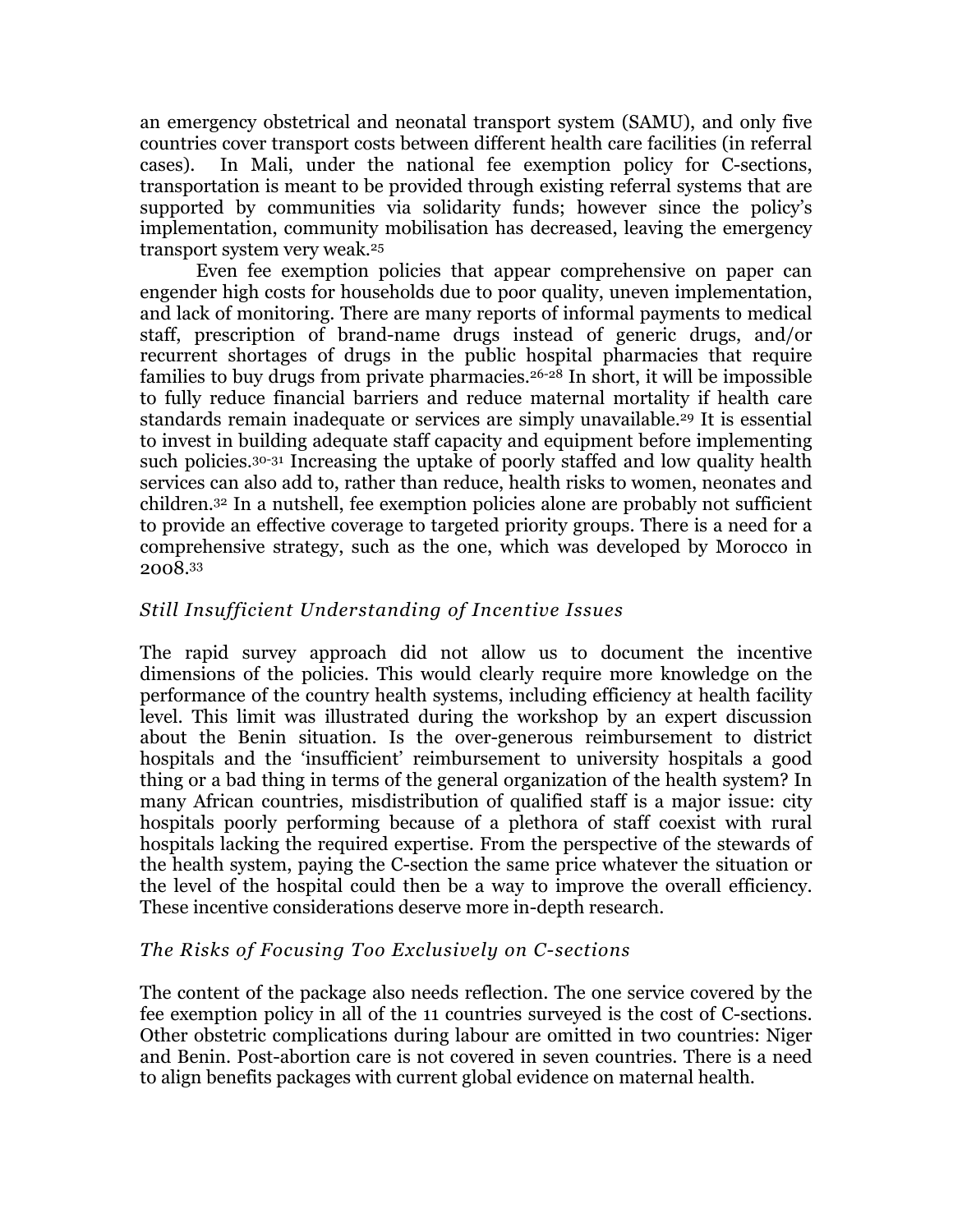While C-sections, as surgical procedures, are expensive to families, other direct obstetric complications, such as treating infection and eclampsia, are also expensive because of the costs of drugs.34 Therefore, a policy focusing narrowly on making C-sections "free" does not eliminate the possibility of catastrophic expenses for families. It is also important to highlight that the major cause of maternal mortality in Africa is postpartum haemorrhage (33,9%) which cannot be treated by a C-section.35 Indirect causes of maternal mortality (HIV infection, tuberculosis, malaria, severe anaemia, others infection) represent also a significant part (26,6% all causes confounded – 6,2% related to HIV) and do not required surgery but rather good primary and secondary prevention during antenatal care.36-37 To dramatically reduce maternal mortality, it is essential to move beyond C-sections and support more comprehensive emergency obstetric care measures, as well as to assure qualified assistance during delivery.38

Studies carried out by WHO in Africa, Asia, and Latin America on modes of delivery and short-term outcomes for mother and newborn also show that Csections actually increase the risk of mortality and severe complications for the mother (admission to intensive care, blood transfusion, hysterectomy).39 Csections carried out for non-medical reasons, either before or during labour, place women at greater risk of mortality or severe complications, particularly in Africa where health care standards tend to be poor.40-41 During subsequent pregnancies, women who have undergone a C-section are at greater risk of uterine rupture or of implantation abnormalities (placenta praevia or accreta).42- <sup>44</sup> Implemented as an isolated measure, without other accompanying measures and strategies to reduce maternal mortality, a narrow "free C-section" policy may lead to an increase of unnecessary C-sections. It is therefore important to monitor the evolution of the number of C-sections and their indications.45-46 The risk of supply-induced demand, particularly when C-sections are well reimbursed for providers, is non-negligible.

A general lesson for countries trying to move towards UHC by starting with schemes targeting priority groups (see below) is that it is crucial to involve specialised public health experts in the design of the policy.47-49

### *Fee Exemption as a Step Toward Universal Health Coverage*

Whereas one can wonder whether these fee exemption policies will be enough to make rapid progress towards the MDG 5, there is no doubt that they are part of the national response to the political momentum created by the MDG agenda. As evidenced in the review, several countries have in fact adopted a fee exemption policy covering children under 5, which can be interpreted as an effort to accelerate progress towards MDG 4 as well.

As clearly stated by the WHO report<sup>50</sup> there is no single model to progress towards UHC. Yates has argued that fee exemptions for children and women would be a major step in the right direction.51 In terms of content of the policy, there is no doubt that removing user fees can – if the policy is well-funded and implemented – significantly improve access to the health services for substantial groups of users. It can also improve financial protection, especially when the benefit package includes services, which are very costly. In terms of process, one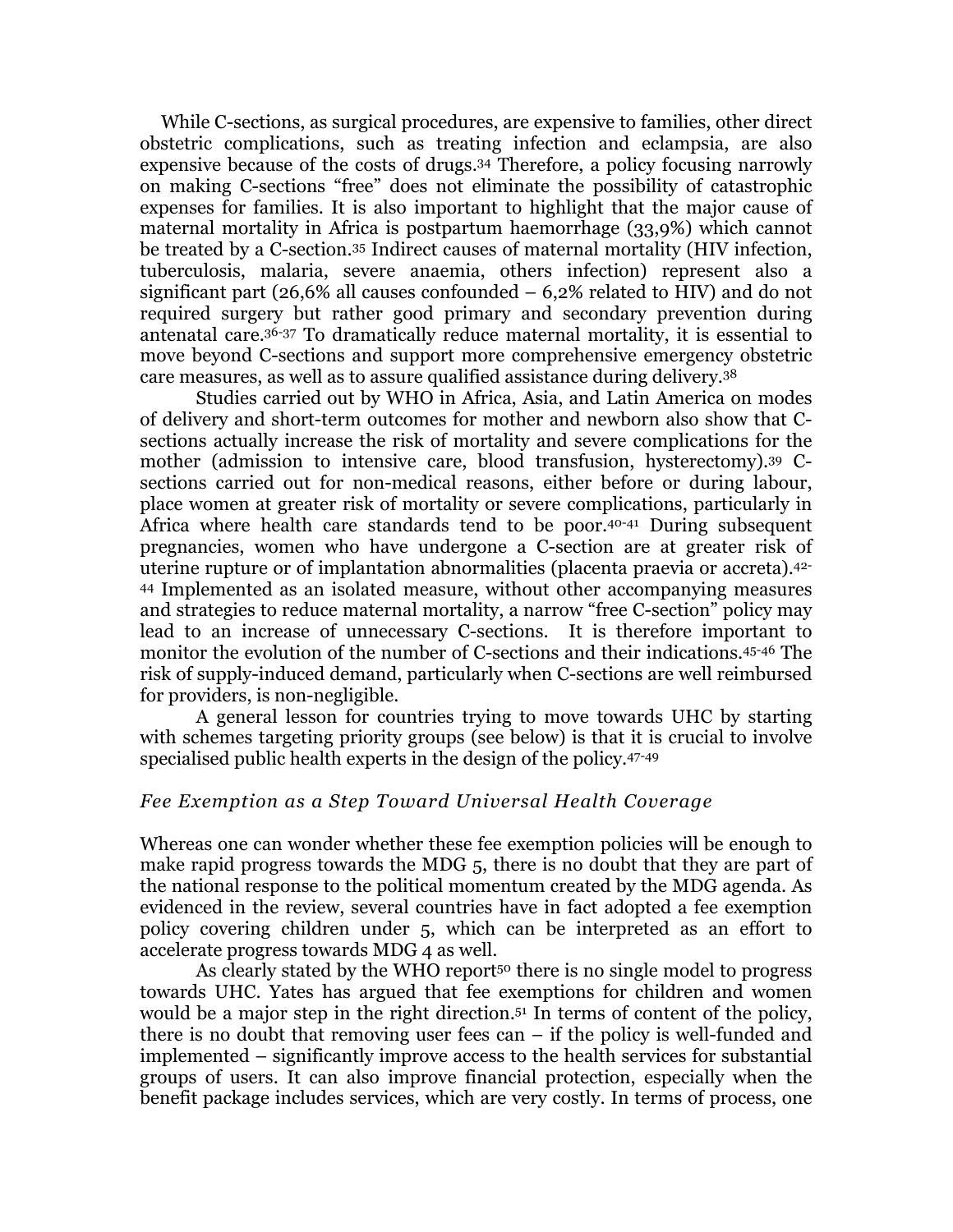can also consider that focusing first on a vulnerable group such as pregnant women is an equitable route to UHC. The policy extends potential benefits to all parts of society, which also favouring the poor, who tend to have larger families and are also more likely to seek care in the public sector.

However, physical access to facilities is a major constraint, which discriminates against rural households. A priority is to ensure that barriers met by the rural poor are really addressed – to avoid that the policy mainly finances the privileges of the better-off living in the cities. Some countries in our review have been more attentive to others to this aspect. The second one is to handle the articulation of the exemption fee policy with the rest of the UHC agenda. This aspect seems to have been less well-handled in most of the reviewed countries. *Governance at the Country Level: Reducing Fragmentation and Complexity*

We have seen that in many countries there is a panoply of fee exemption policies in operation: for communicable diseases, the poor, medical staff, etc.52 These different initiatives lead to a complex architecture, with many actors and rules for eligibility. This complexity and lack of clarity make it difficult for the clients and for civil society to understand, and thus claim their rights. Even health staff can be confused by the plethora of policies, which are often poorly communicated and coordinated, leading to poor implementation and waste. Simultaneously, many countries are developing national health insurance schemes, and the relationship between insurance and exemption is rarely clearly defined.53 In Sudan, for example, one study found a cross-subsidy of insured patients by the exemption policy for pregnant women and under-fives, but this appeared to vary by locality.54 A similar problem has been identified in Burundi, where the civil servant insurance fund may have made big savings since the introduction of the free health care policy (as it is now the public budget which reimburses the facilities). The participants at the Bamako workshop reiterated the importance of having a coherent strategic vision for health financing, and the need to coordinate all health financing mechanisms to achieve the ultimate goal of universal coverage, through a sustainable system that develops over time to extend equitable access to health care for all.55 *Priorities for Further Research*

The rapid growth in exemption policies focused on these target groups opens up a number of important research questions (Table 4). In particular, there are outstanding questions on the cost-effectiveness of this strategy, compared to alternative approaches, and a need for further research on their sustainability and how they can be linked into broader health financing plans.

Table 5: Outstanding Research Questions

Policy drivers

• Why were these particular policies developed?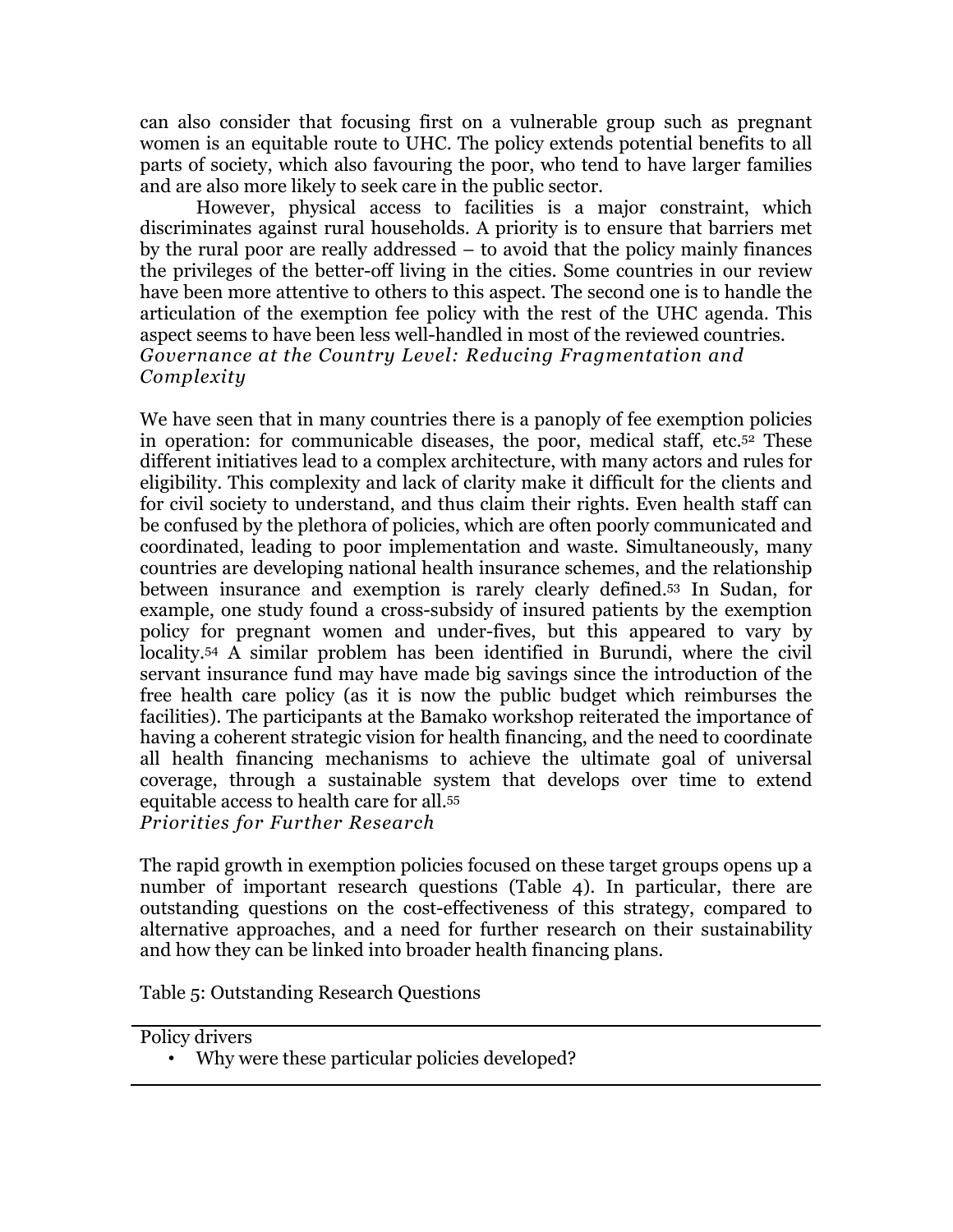- What were the drivers?
- What informed the different choices which countries made (situation analysis, research, priorities etc.)?
- What was the balance of internal/external factors?
- For international transfers, what were the mechanisms?
- Are we now shifting towards a more juridical approach to health (human rights, recent constitutional changes etc.)?

Impact on households

- What impact have they had on household payments?
	- o Formal and informal
	- o In public and private sectors
- What are the short and longer term economic and social impacts on the households?
	- o Spending on other goods
	- o Intra-household dynamics and allocation
	- o Social relations

Impact on health

- How have the exemption schemes affected the quality of care?
- How have they affected utilisation (taking into account secular trends, and any changes to reporting)?
- What is their contribution to addressing the burden of mortality & morbidity?
	- Depends on services covered
	- Reaching right group
	- Delivered with appropriate care
- To what extent have they had adverse effects (e.g. over-medicalisation with C-sections)?

Impact on equity and access

- How have the benefits of the policy been distributed, in terms of poorer women, women in more remote areas, and other marginalised groups?
- Have they addressed the most significant access barriers?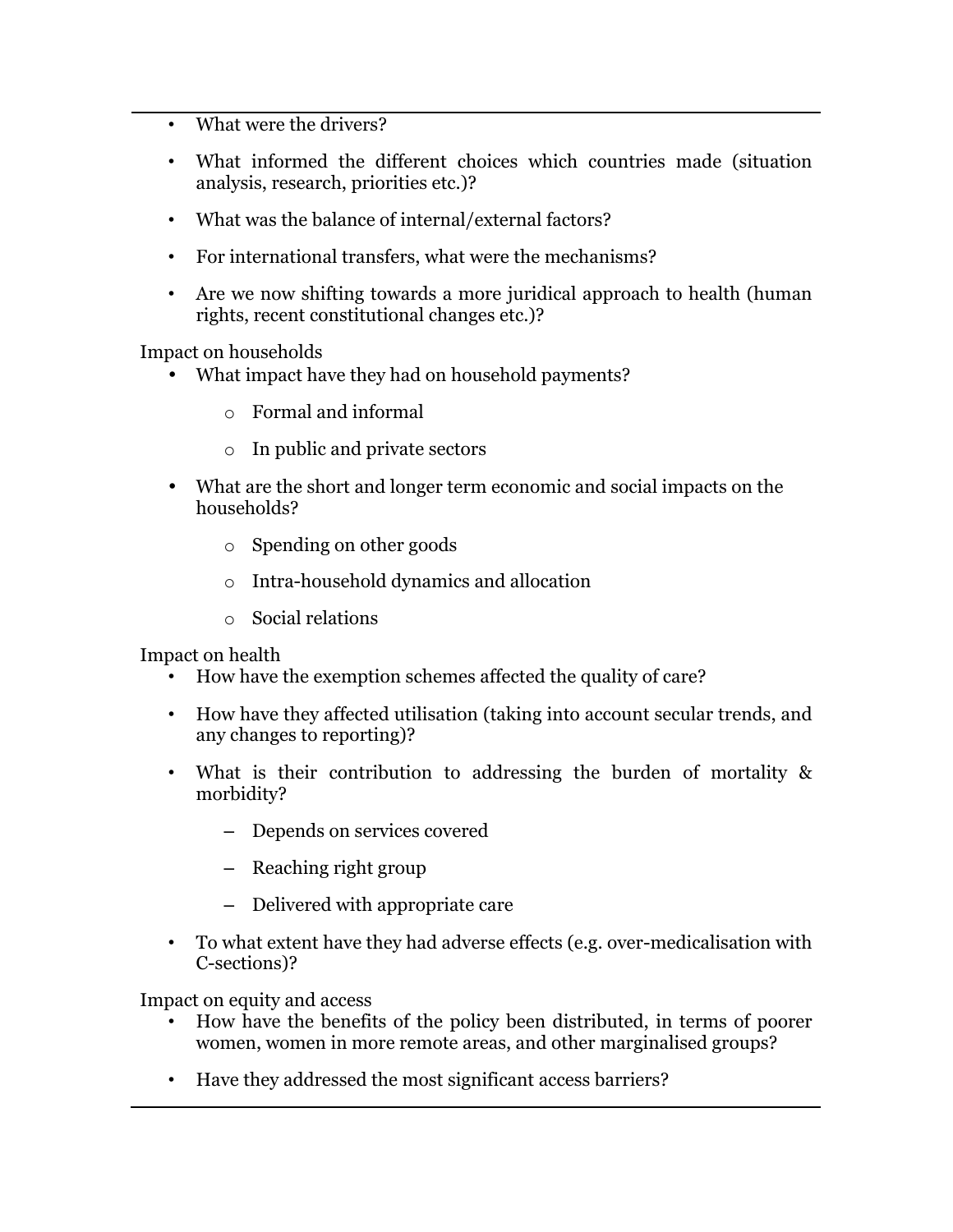- Are the policies based on a consensus about priority groups?
- How have they affected social solidarity?
- How have they changed community perceptions and care seeking?

Impact on staff

- How well were staff working before? What margin was there for additional effort?
- How has the removal of fees affected their financial rewards?
- How has removal of fees affected their non-financial (and intrinsic) rewards and their motivation?

Impact on facilities

- What are the financial implications of selective removal of fees for the facilities?
- How do they affect their accountability?
- How have they adapted to it (threats and opportunities)?

Impact on the health system

- What impact has the free care had on the system as a whole?
- Has it helped to integrate services or to fragment them?
- Has it added to or diverted finance, staff time, and resources for other services?
- Has it managed to catalyse wider health system strengthening?
- How have different sectors and provider types been affected?

How to set priorities

- How can different criteria be traded off (e.g. greater coverage versus broader package of services)?
- If you have limited funds, which services provide the best return?

Cost-effectiveness of policies

- What are the costs (total and marginal) of these policies?
- What are their transaction costs?
- What is the cost effectiveness of these policies?
	- These are financing policies, so often we are assessing not new services but changed incidence of costs, and/or improved distribution and/or improved quality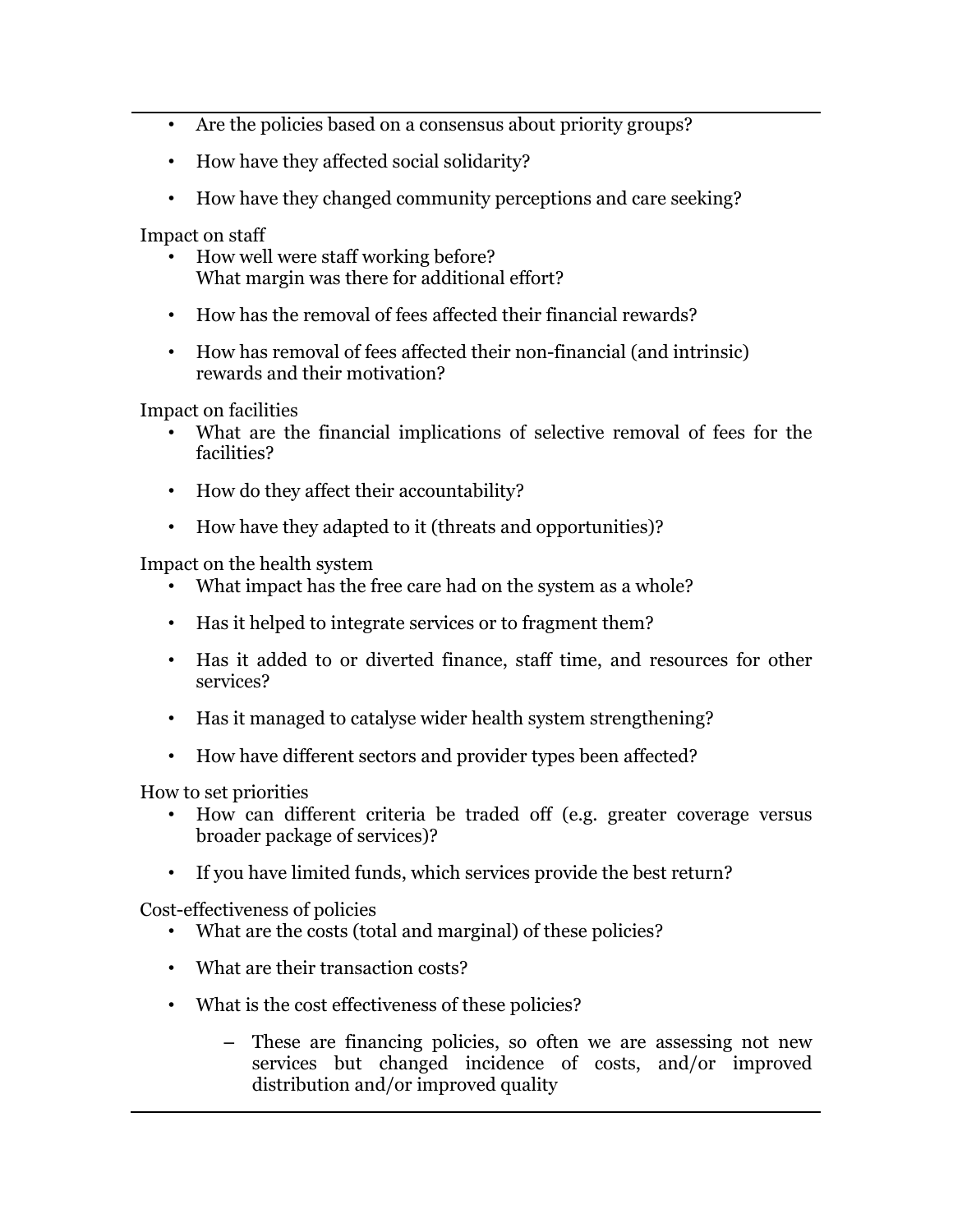- How do their marginal costs and benefits compare to alternative possible use of the funds?
	- Costs localised; effectiveness varies; also need to think about funding source and how transferable it might be

Sustainability

- Can the cost be sustained, now and as utilisation/coverage increases?
- What support is likely to be forthcoming, especially after 2015?
- What is the fit between exemption policies and overall health financing strategies? (Are they pulling together or pulling apart?)
- Are there synergies with other strategies (e.g. performance-based funding, decentralisation etc)?

Source: S. Witter, "Summary Presentation for Bamako Workshop," 2011

#### **CONCLUSION**

Selective user fee removal was developed by governments to address the urgent needs of priority groups in a resource-constrained context. However, the thinking behind these policies needs to be re-examined, as well as their potential integration into the system as a whole. The basis for selecting particular services would benefit from a discussion of the balance of risks – C-sections address potentially catastrophic costs, for example, but do not necessarily address the main health risks to women. They also present iatrogenic risks and a distinct risk of unnecessary medicalization. Ideally, packages of care should integrate care of mother and the newborn to a higher degree than happens at present. Preventive elements, such as family planning and antenatal care should also be part of the package, if possible, as they are highly cost-effective.56-57 For households, some costs which are very important barriers, such as transport, have been neglected.

Each context will be different and it is not appropriate to prescribe specific packages here. However, it is important that all policies have clear objectives and are based on an inclusive dialogue about local priorities, risks and resources.58 They should also learn from evidence and from one another – an important objective for the CoP and also for this article. Finally, the policies should fit into a clear national health-financing framework, not operate as stand-alone programmes with limited reflection about how they interact with other initiatives. Reducing fragmentation is the best way to reach UHC.

*Acknowledgments***:** The authors thank the 70 participants of Bamako workshop (17-19 November) – the first technical workshop of the Financial Access to Health Services Community of Practice (FAHSCOP) for their active contribution and exchange of experiences around the maternal health exemption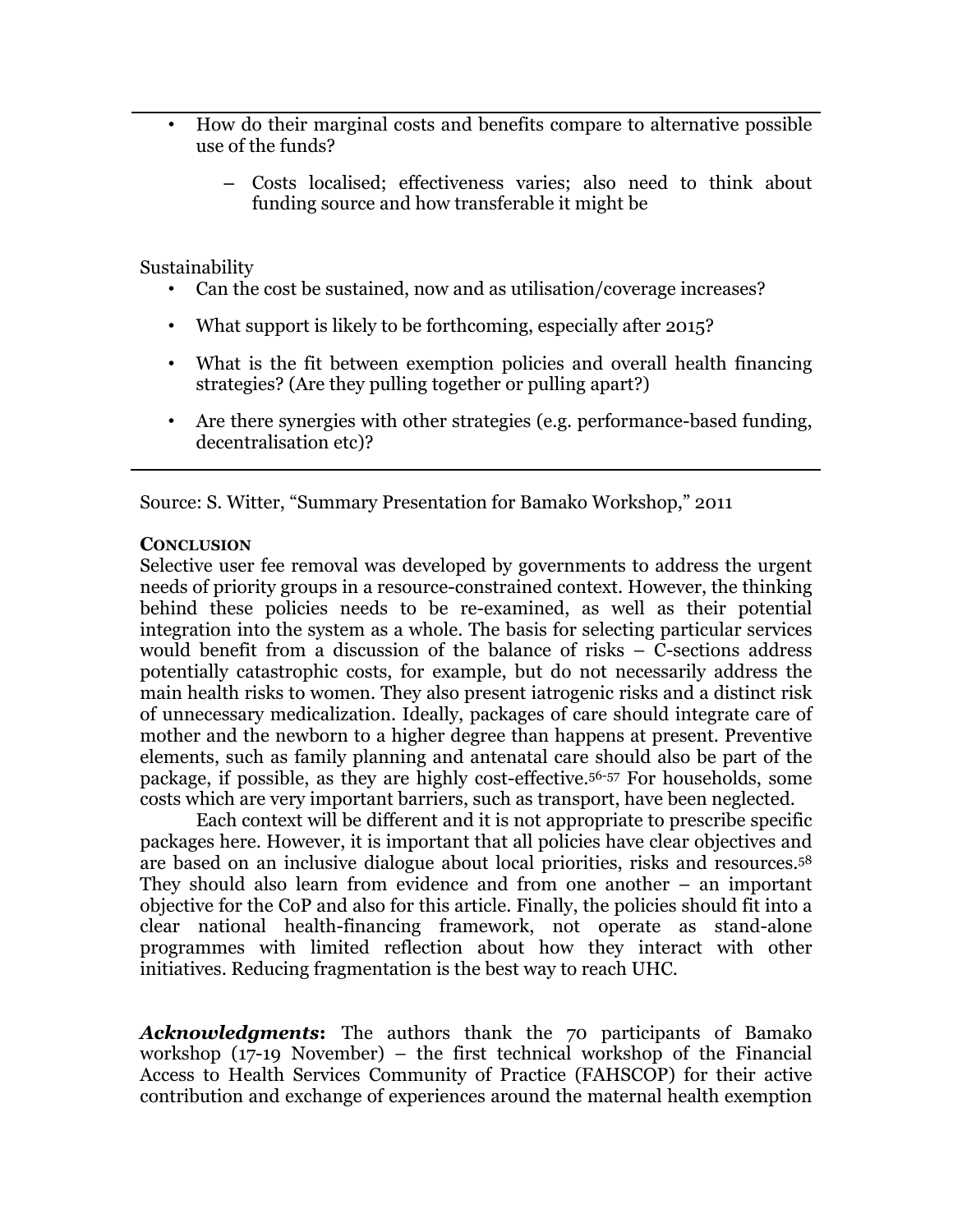policies. The authors are also grateful for the time spent by the key informants of the 11 countries who participated in the survey. The Bamako workshop was supported by UNICEF, UNFPA, USAID, ECHO, and EU (FP7 FEM health), and the AfDB. The research relating to these results has received funding from the European Union Seventh Framework Programme (FP7/2007-13) under grant agreement  $n^{\circ}$  261449.

*Fabienne Richard is a Registered Midwife who specialized in Tropical Medicine and Public Health (MSc, PhD). She has 15 years of experience in access to obstetric care in low-income countries – in particular access to C-section in Africa - and quality of care. She is a Research Fellow and Lecturer at the Institute of Tropical Medicine in Antwerp. She is involved in the FEM Health project (2011-2013), funded by EU and assessing the impact of fee exemption on maternal health in West Africa and Morocco.* 

*Matthieu Antony is a health economist recently graduated from CERDI, France (Centre d'Etudes et de Recherche sur le Développement International) working as an independent consultant. He was in charge of the preparatory work of the Bamako CoP workshop (data collection and analysis of the country questionnaires).*

*Sophie Witter is a health economist (MA, PhD) and Senior Research Fellow at the University of Aberdeen and Reader at Queen Margaret University, Edinburgh. She is the scientific coordinator of the FEMHealth project (Fee exemption for Maternal Health), funded by the EU and focused on West Africa and Morocco. She also contributes to ReBUILD, a research consortium looking at health system development post-conflict.*

*Allison Kelley is a health economist whose focus is expanding health coverage for informal sector and rural populations, as well as for the poorest. She is an independent consultant and the senior facilitator for the Financial Access to Health Services Community of Practice, under the Harmonization for Health in Africa Initiative.*

*Isidore Sieleunou is a co-facilitator of the Financial Access to Health Services Community of Practice and the deputy manager of the fund holder agency for the implementation of the health sector support investment project in the North-West region of Cameroon. He has a decade of experience in implementing health programs in developing countries.*

*Yamba Kafando is a co-facilitator of the Financial Access to Health Services Community of Practice. He is based at the "Institut de Recherche en Sciences de la Santé" in Ouagadougou, Burkina Faso. Geographer by education, he is carrying out a PhD research on access by the poor to health services in Burkina Faso.*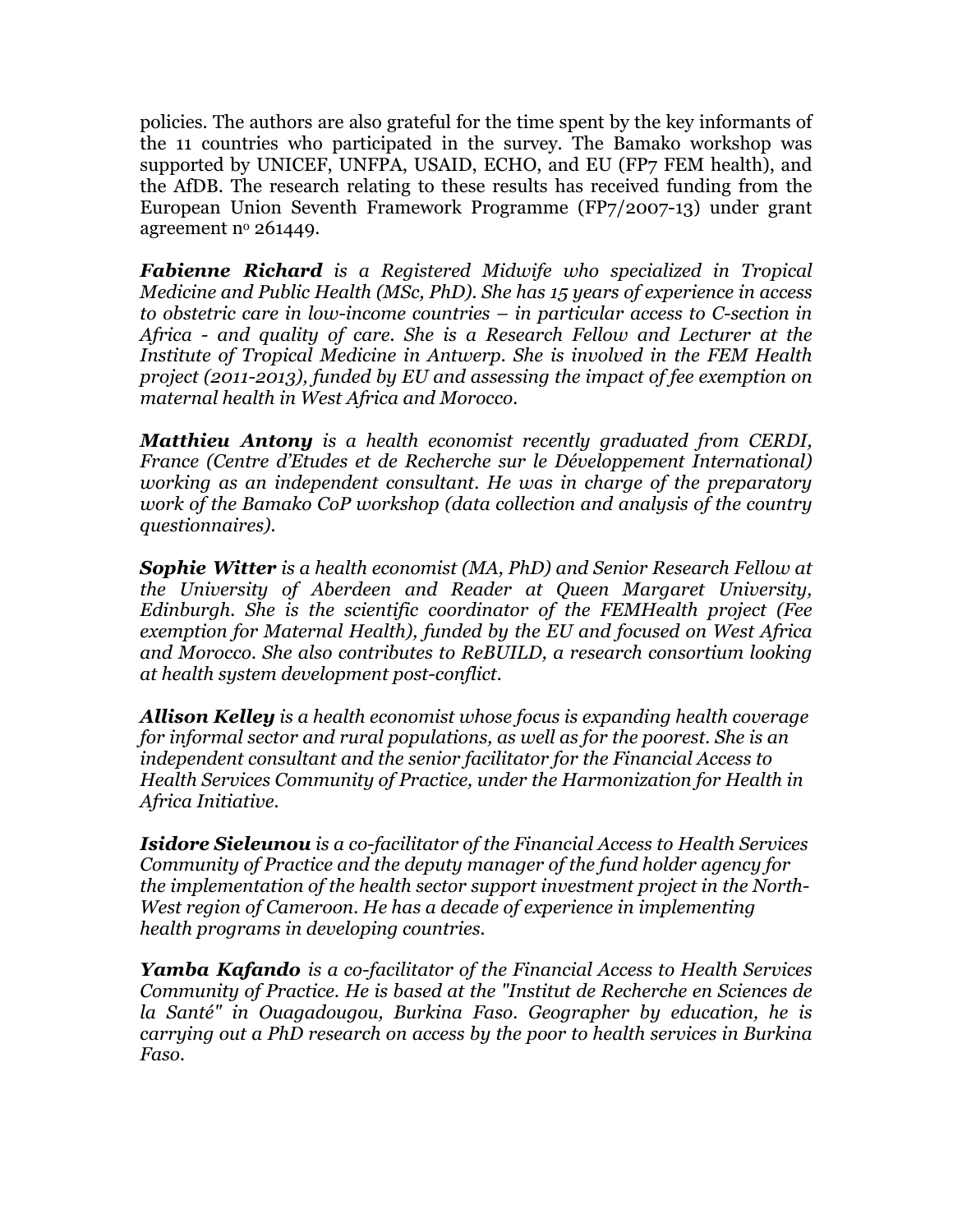*Bruno Meessen is a health economist (MA, PhD). Professor at the Institute of Tropical Medicine, Antwerp, he has recently developed passion for knowledge management. He also provides guidance to governments and aid agencies on health care financing strategies, UHC and health sector reform.* 

\_\_\_\_\_\_\_\_\_\_\_\_\_\_\_\_\_\_\_\_\_\_\_\_\_\_\_\_\_\_\_\_\_\_\_\_\_\_\_\_\_\_\_\_\_\_\_\_\_\_\_\_\_\_

<sup>5</sup> S. Witter, "Mapping User Fees for Health Care in High-mortality Countries: Evidence from a Recent Survey," (London, HLSP Institute, 2010).<br>6 F. Richard et al., "Sub-Saharan Africa and the Health MDGs: the Need to Move Beyond the

"Quick Impact" Model," *Reproductive Health Matters* 19, no. 38 (2011): 42-55.

<sup>7</sup> R. Yates, "Women and Children First: an Appropriate First Step Towards Universal Coverage," *Bulletin of the World Health Organization* 88, no. 6 (2010): 474-475.

<sup>8</sup> D. R. Gwatkin and A. Ergo, "Universal Health Coverage: Friend or Foe of Health Equity?," *The Lancet* 377, no. 9784 (2011): 2160-2161.

<sup>9</sup> B. Meessen et al., "Removing User Fees in the Health Sector: a Review of Policy Processes in Six Sub-Saharan African Countries," *Health Policy and Planning* 26 Suppl 2 (2011): ii16-ii29. 10 Witter, "Mapping User Fees."

<sup>11</sup> C. D. James et al., "To Retain or Remove User Fees?: Reflections on the Current Debate in Lowand Middle-Income Countries," *Applied Health Econonimcs and Health Policy* 5, no. 3 (2006): 137-153.

<sup>12</sup> B. Meessen, L. Gilson, and A. Tibouti, "User Fee Removal in Low-Income Countries: Sharing Knowledge to Support Managed Implementation," *Health Policy and Planning* 26 Suppl 2 (2011): ii1-ii4.

<sup>13</sup> S. Witter, "Service- and Population-based Exemptions: Are These the Way Forward for Equity and Efficiency in Health Financing in Low-income Countries?" in *Innovations in Health Systems Finance in Developing and Transitional Economies*, ed. D. Chernichovsky and K. Hanson., vol. 21 *Advances in Health Economics and Health Services Research*, (Bingley: JAI Press, 2009), 249-286.

<sup>14</sup> B. McPake et al., "Removing User Fees: Learning From International Experience to Support the Process," *Health Policy and Planning* 26 Suppl 2 (2011): ii104-ii117.

<sup>15</sup> J. Campbell et al., "Increasing Access to 'Free' Health Services: Are Health Workers Not a Missing Link?," *Internaional Journal of Clinical Practice* 65, no. 1 (2011): 12-15.

<sup>16</sup> M. Nimpagaritse and M. P. Bertone, "The Sudden Removal of User Fees: the Perspective of a Frontline Manager in Burundi," *Health Policy and Planning* 26 Suppl 2 (2011): ii63-ii71.

<sup>17</sup> B. Meessen et al., "Communities of Practice: the Missing Link for Knowledge Management on Implementation Issues in Low-Income Countries?," *Tropical Medicine and International Health* (2011).

<sup>18</sup> WHO, The World Health Report 2008: Primary Health Care Now More Than Ever (Geneva, Switzerland: World Health Organization, 2008).<br><sup>19</sup> M. El-Khoury et al., *Improving Access to Life-saving Maternal Health Services: The Effects of* 

*Removing User Fees for Caesareans in Mali*, ed. Health Systems 20/20, (Bethesda, MD: Abt Associates Inc., 2011).

<sup>20</sup> V. Ridde et al., "The National Subsidy for Deliveries and Emergency Obstetric Care in Burkina Faso," *Health Policy and Planning* 26 Suppl 2 (2011): ii30-ii40.

<sup>21</sup> Witter, "Mapping User Fees."

<sup>22</sup> M. Pearson, *Issues Paper: The Case for Abolition of User Fees for Primary Health Services*. ed. DFID Health Systems Resources Centre, (2004), 1-44.

<sup>&</sup>lt;sup>1</sup> B. Meessen et al., *Removing User Fees in the Health Sector in Low-income Countries: A Multicountry Review*, (New York, United Nations Children's Fund, 2009). 2 F. Richard, S. Witter, and V De Brouwere, "Innovative Approaches to Reducing Financial

Barriers to Obstetric Care in Low-Income Countries," *American Journal of Public Health* 100, no. 10 (2010): 1845-1852.

<sup>3</sup> V. Ridde and F. Morestin, "A Scoping Review of the Literature on the Abolition of User Fees in Health Care Services in Africa," *Health Policy and Planning* 26, no. 1 (2011): 1-11.

<sup>4</sup> *Ibid.*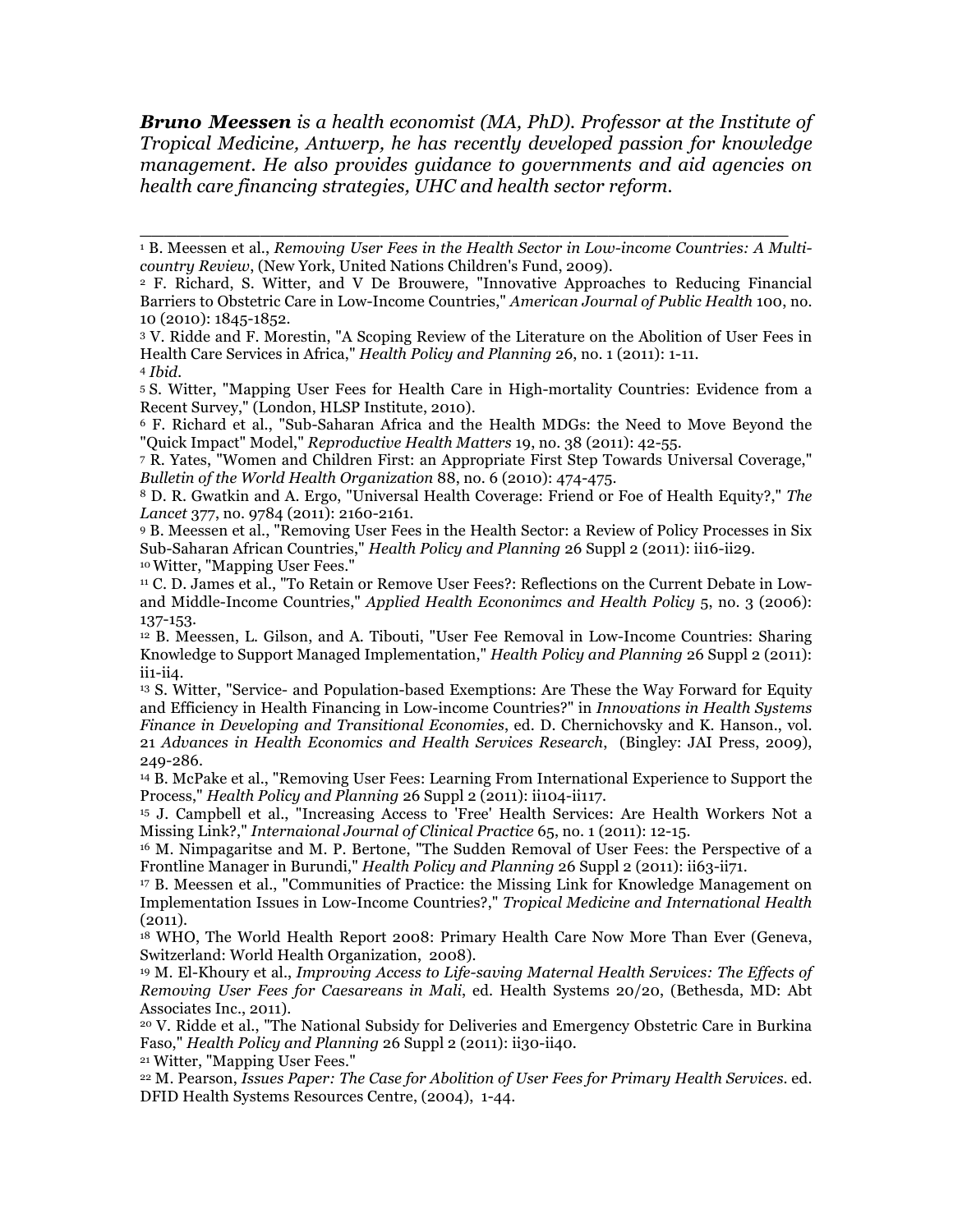<sup>23</sup> S. Witter, *An Unnecessary Evil? User Fees for Healthcare in Low-income Countries,* (London, UK: Save the Children Fund, 2005), 1-41.

<sup>24</sup> J. Borghi, K. T. Storeng, and V. Filippi, "Overview of the Costs of Obstetric Care and the Economic and Social Consequences for Households," in *Reducing Financial Barriers to Obstetric Care in Low-Incomes Countries*, ed. F. Richard, S. Witter, and V. De Brouwere., vol. 24, Studies in Health Services Organisation and Policy (Antwerp: ITG Press, 2008), 23-46.

<sup>25</sup> El-Khoury et al., "Improving Access to Life-saving Maternal Health Services."

<sup>26</sup> Amnesty International, *Giving Birth, Risking Death: Maternal Mortality in Burkina Faso*, (London, UK: Amnersty International, 2009) 1-126.

<sup>27</sup> E. M. Mbaye, et al., "'Doing More to Earn More': Caesarean Sections Based on Three Cases of Exemption From Payment in Senegal," *Sante Publique* 23, no. 3 (2011): 207-219.

<sup>28</sup> S. Witter, M. Armar-Klemesu, and T. Dieng, "National Fee Exemption Schemes for Deliveries: Comparing the Recent Experiences of Ghana and Senegal," in *Reducing Financial Barriers to Obstetric Care in Low-Income Countries*, ed. F. Richard, S. Witter, and V. De Brouwere., Studies in Health Services Organisation and Policy 24 (Antwerp: ITG Press, 2008).

29 Campbell, et al., "Increasing Access to 'Free' Health Services," 12-15.

30 Richard, et al., "Innovative Approaches to Reducing Financial Barriers to Obstetric Care," 1845- 1852.

31 McPake et al., "Removing User Fees," ii104-ii117.

32 Nimpagaritse and Bertone, "The Sudden Removal of User Fees," ii63-ii71.

<sup>33</sup> Kingdom of Morocco, *Reducing Maternal Mortality in Morocco: Sharing Experience and Sustaining Progress,* ed. Ministry of Health, (Rabat, Morocco: Direction des hôpitaux et des soins ambulatoires, 2011), 1-23.<br><sup>34</sup> Borghi, et al., "Overview of the Costs of Obstetric Care," 23-46.

<sup>35</sup> K. S. Khan et al., "WHO Analysis of Causes of Maternal Death: a Systematic Review," *The Lancet* 367, no. 9516 (2006): 1066-1074.

<sup>36</sup> *Ibid.*

<sup>37</sup> C. Ronsmans and W. J. Graham, "Maternal Mortality: Who, When, Where, and Why," *The Lancet* 368, no. 9542 (2006): 1189-1200.

<sup>38</sup> O. M. Campbell and W. J. Graham, "Strategies for Reducing Maternal Mortality: Getting on With What Works," *The Lancet* 368, no. 9543 (2006): 1284-1299.

<sup>39</sup> J. P. Souza et al., "Caesarean Section Without Medical Indications is Associated with an Increased Risk of Adverse Short-Term Maternal Outcomes: the 2004-2008 WHO Global Survey on Maternal and Perinatal Health," *BMC Med.* 8 (2010): 71.

<sup>40</sup> A. Shah et al., "Cesarean Delivery Outcomes From the WHO Global Survey on Maternal and Perinatal Health in Africa," *International Journal of Gynaecology and Obstetrics* 107, no. 3 (2009): 191-197.

<sup>41</sup> J.P. Souza, "Caesarean Section without Medical Indication Increases Risk of Short-term Adverse Outcomes for Mothers," (Geneva, Switzerland: World Health Organization, 2010).

<sup>42</sup> M. Lydon-Rochelle, "First-Birth Cesarean and Placental Abruption or Previa at Second  $Birth(1),''(2001).$ 

<sup>43</sup> S. Rasmussen, L. M. Irgens, and K. Dalaker, "A History of Placental Dysfunction and Risk of Placental Abruption," *Paediatric and Perinatal Epidemiology* 13, no. 1 (1999): 9-21.

<sup>44</sup> R. M. Silver et al., "Maternal Morbidity Associated With Multiple Repeat Cesarean Deliveries," *Obstetrics & Gynecology* 107, no. 6 (2006): 1226-1232.

<sup>45</sup> C. Ronsmans et al., "Measuring the Need for Life-Saving Obstetric Surgery in Developing Countries," *BJOG* 111, no. 10 (2004): 1027-1030.

<sup>46</sup> L. Gibbons et al., "Inequities in the Use of Cesarean Section Deliveries in the World," *American Journal of Obstetrics and Gynecology* 206, no. 4 (2012): 331.

47 Richard, et al., "Innovative Approaches to Reducing Financial Barriers," 1845-1852.

48 Meessen et al., "Removing User Fees in the Health Sector," ii16-ii29.

49 McPake et al., "Removing User Fees," ii104-ii117.

<sup>50</sup> World Health Organization, *The World Health Report: Health Systems Financing - the Path towards Universal Coverage*, (Geneva, Switzerland: World Health Organization, 2010), 1-106. 51 Yates, "Women and Children First," 474-475.

52 Witter, "Mapping User Fees."